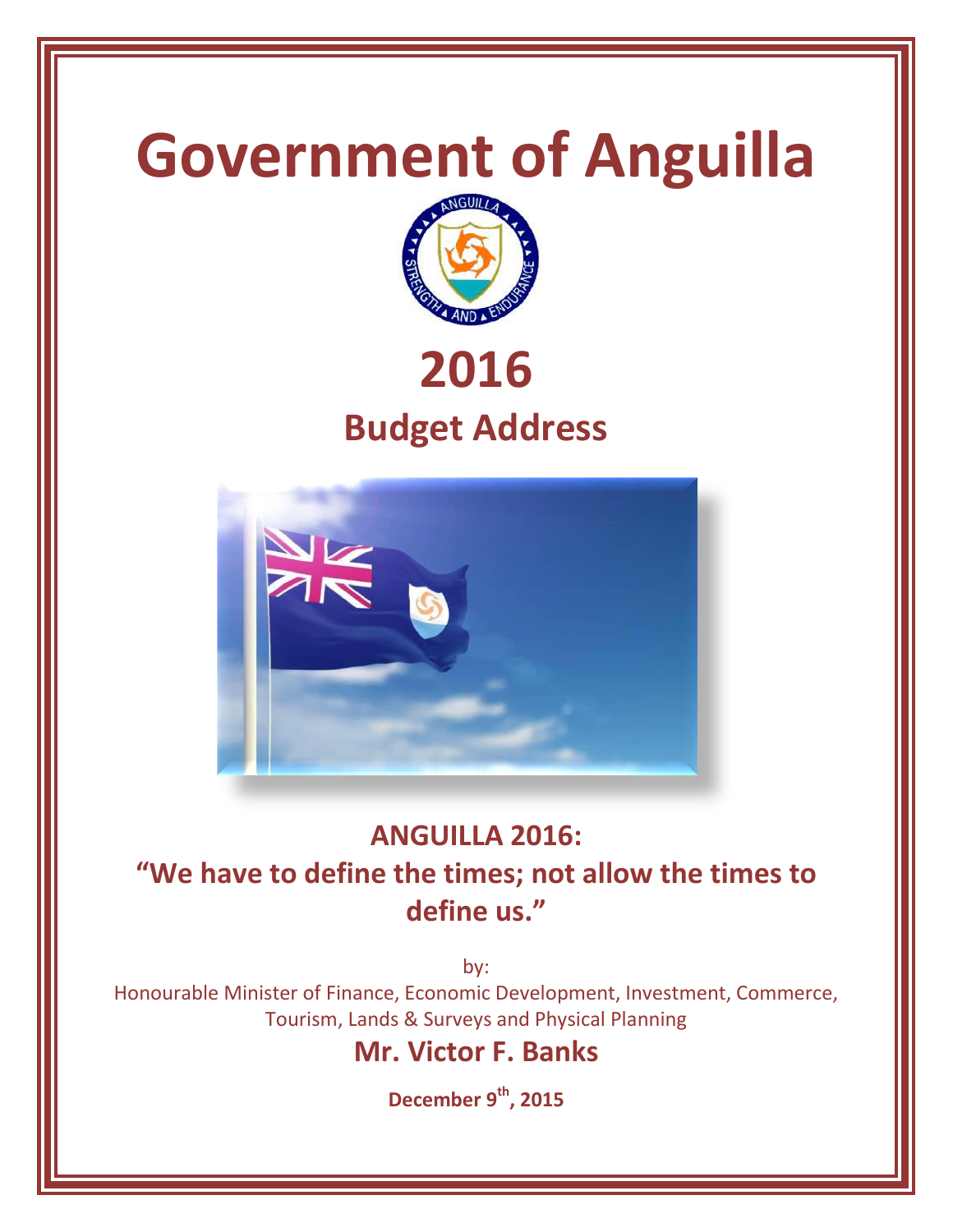#### **GOVERNMENT OF ANGUILLA 2016 BUDGET ADDRESS:**

## **"WE HAVE TO DEFINE THE TIMES; NOT ALLOW THE TIMES TO DEFINE US"**

#### **1. INTRODUCTION**

Mr Speaker,

This is the first budget address that I have the privilege to present since the election of our AUF team as the new Government of Anguilla on April 22, 2015. I must therefore crave your indulgence while I employ this occasion to once again express our profound thanks and appreciation to the people of Anguilla for the overwhelming confidence they have reposed in us to lead our country forward out of the wilderness of prolonged recession, severe unemployment and loss of income, economic and financial instability and fiscal uncertainty. We do so with great humility in the face of the strong mandate the people have given us. This is an awesome responsibility placed on our shoulders. With this is mind, and considering others, we find it fitting that the theme of this year's budget address be: **We have to define the times, not allow the times to define us**!

Mr Speaker, this AUF Government is all in. We are highly motivated and committed and are steadfastly devoting whatever talents and abilities the Lord has blessed us with to undertake the people's work to the best of our ability. We pledge to relentlessly pursue and achieve a new period of stable and sustained growth, increased jobs and full employment, growing incomes and improved well-being and quality of life. We will create increased opportunities for all our people, especially our youth. We will strengthen and expand the social safety net especially in the area of healthcare. And we will improve and extend social development services especially for the more vulnerable members of our community.

Mr Speaker, despite the fact that I have presented some sixteen budgets over the years, this one is of particular significance to the progress and prosperity of Anguilla because we are dealing with extremely critical, once in a lifetime and intergenerational challenges to the longer term sustainability of our economy, our society and Anguilla's ecosystem where we make our home. Foremost in this enterprise of returning the Anguillian community to progress and prosperity is the resolution, stabilization and strengthening of our indigenous banking sector. I am humbled, we all are humbled, that we, the AUF Party, have been chosen by the people of Anguilla to be charged with this awesome responsibility to ensure the survival, continuity and growth of the indigenous banking sector and at the same time ensure the safety and security of the hard earned savings of the people of Anguilla.

Mr Speaker, this year has been a particularly trying one for all of us. It is our main objective as a Government to bring our island back on a strong path towards fiscal and economic stability. Such a path requires a focused approach because the indigenous banking sector has been and still is responsible for seventy-five percent or more of domestic banking industry and banking activity. Indeed this sector is the foundation of the people of Anguilla's growth and participation in our national development. If this sector is struggling it is obvious that the rest of the economy will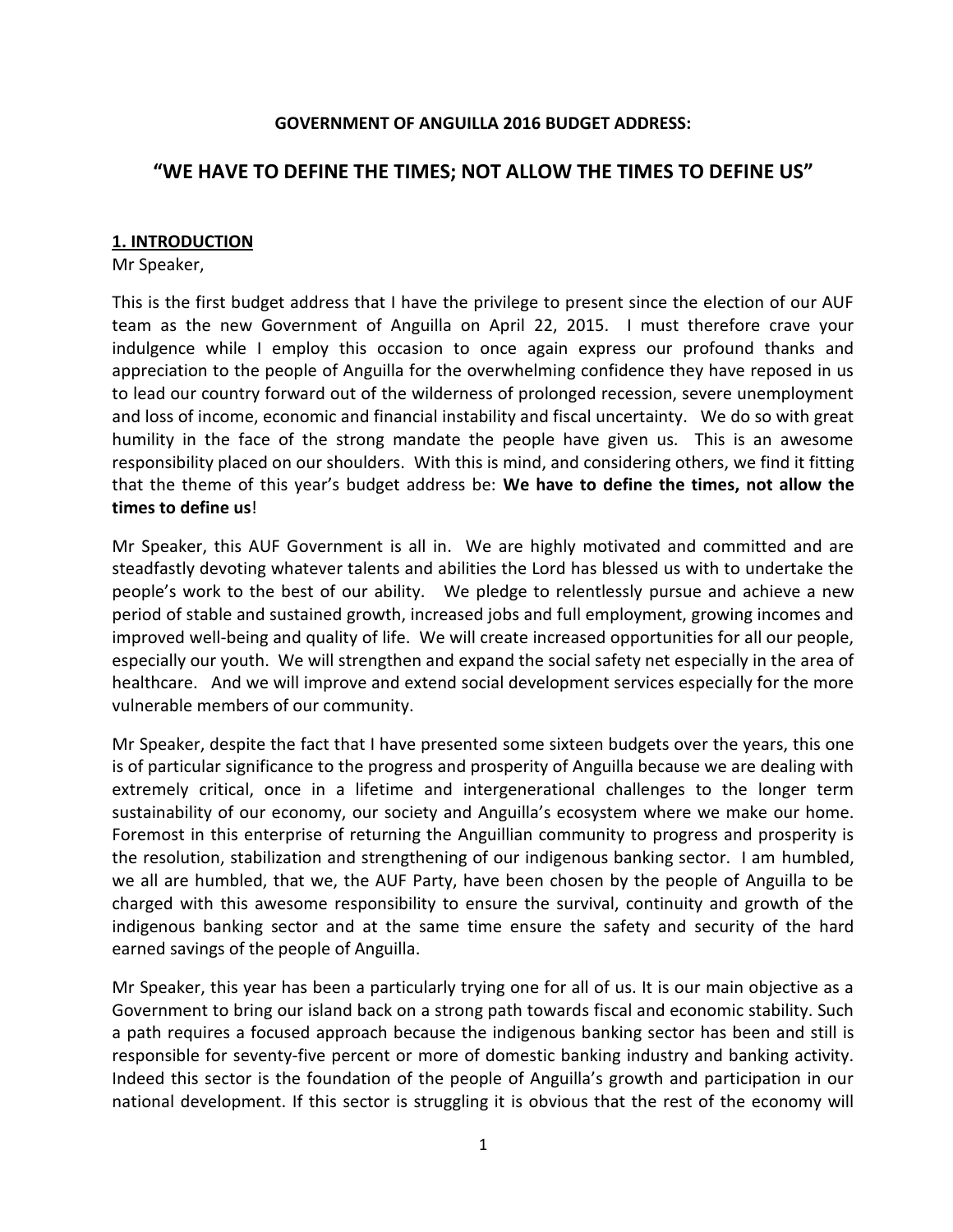likewise be adversely impacted. We recognized this very early and understood the need to take principled and well researched and informed action, after weighing various alternatives.

My colleagues entrusted me as Minister of Finance to lead the way, namely, to define the scope of the issue; research, examine, and review the options; and propose a viable and affordable way forward that ensures that customers deposits are guaranteed, the sector retains much of its indigenous character, an improved and effective regulatory framework is put in place; and negative impacts on staff are minimized.

Mr Speaker, I am happy to report that we are now in a position to realize all of the above in keeping with page 12 Section 3.4.1 of our AUF Party manifesto dealing with Recovery and Growth in Commercial Banking and Finance. And I quote our vision 2020 statement in this section: *"we envisage the indigenous banks will be recovered, strengthened and growing, meeting the needs of the people of Anguilla, and with the international banks facilitating a new period of robust economic growth."* We took the time to define these times and the way forward for a prosperous Anguilla in our Manifesto. We aim to fulfil the goals and objectives we have set out therein over the next five years.

But all of the above will not be sustainable unless the underlying economy is robust and capable of fulfilling the requirements for growth and success, namely increased jobs, business opportunities, investment and training. These have been the core elements of our mantra upon seeking the support of the people of Anguilla in the last election. We do not intend to depart from these core imperatives.

After seven and a half months in office Mr. Speaker and despite the many challenges, our optimism for achieving these goals over the medium term has not waned. Indeed we continue to be encouraged by the patience, tolerance and understanding of the vast majority of Anguillians, who in various ways and without fanfare commend our efforts. This is indeed an indication that they understand that these are defining times and that we are bent on defining the times and not allow the times to define us.

In keeping with our tradition of democratic succession we took over the reins of Government and a budget passed by our predecessors, the AUM Administration. On behalf of the people of Anguilla we thank them for their service. Let me especially thank the Hon. Hubert Hughes for his long tenure and wish him Godspeed in his retirement. The baton of government has been passed to us and we intend to take full responsibility for doing what is necessary to ensure that all our people have an opportunity to share in the Anguillian dream.

Mr Speaker, even though this Budget Address is delivered by me as Minister of Finance I intend to depart from the usual practice where I speak on submissions from every Ministry. On this occasion I will do a very annotated walk-through and allow the Ministers responsible to elaborate on the details of the various programs in their portfolios when they make their presentations. I will stick mainly to the broader fiscal and economic presentations and issues.

Mr Speaker, let's get started.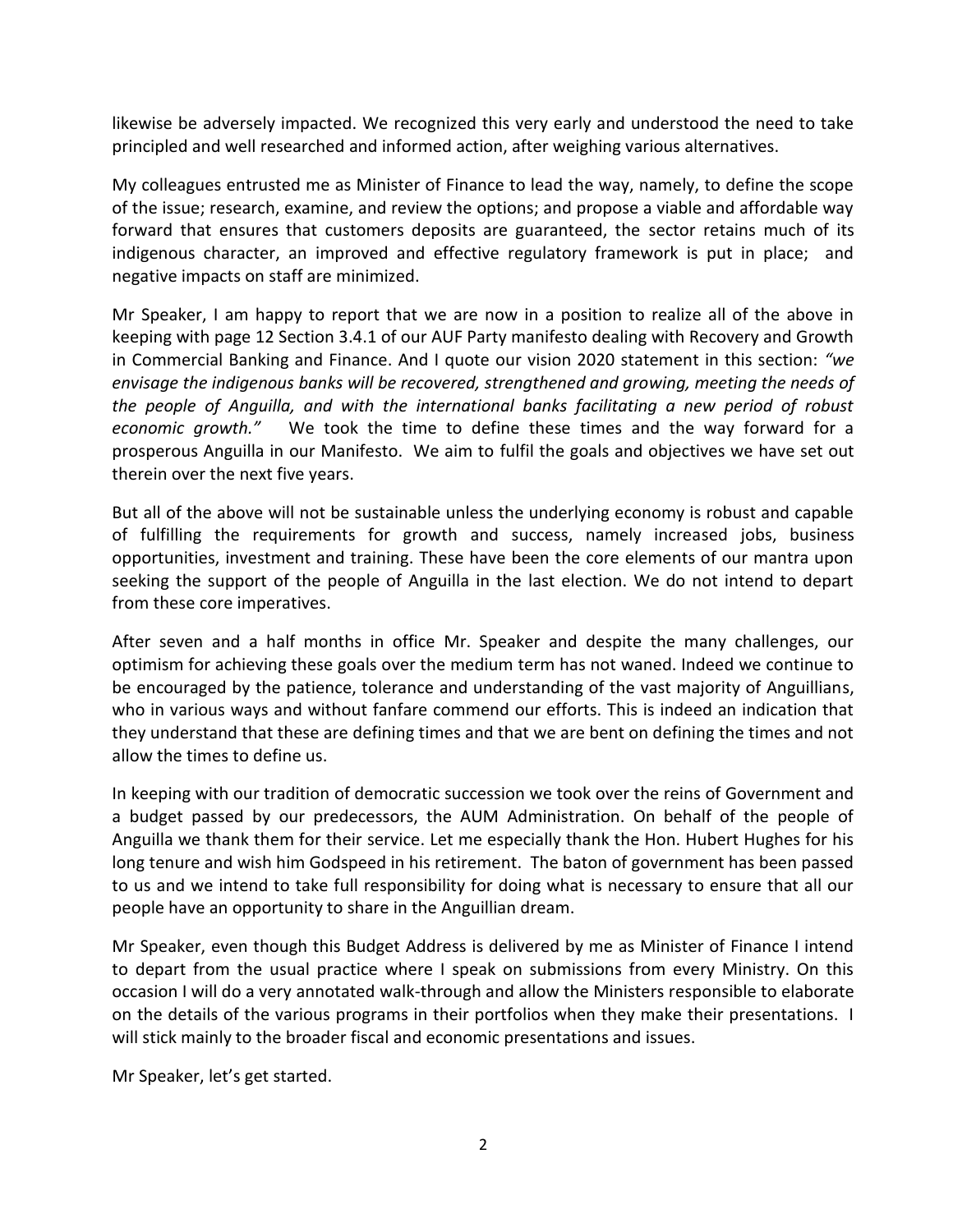#### **2. ECONOMIC AND FISCAL REVIEW**

#### **2.1 Review of the Economy 2014**

Last year Mr Speaker, our economy grew in real terms by a respectable **6.74 per cent**. This is significant for Anguilla because we have not seen such growth since the mid 2000s. Gross Value Added, as a standard measure of economic output was **EC\$720.45 million.** Although we are not yet back to our peak level of economic output which was EC\$815.33million in 2008, we are seeing the requisite growth in our critical sectors that will allow us to surpass that peak through controlled, sustained growth.

Mr Speaker, permit me the opportunity to speak a bit more about sector developments in our budding economy. In the past year, the most significant economic sectors in terms of their contribution to economic activity were: Hotels & Restaurants; Real Estate, Renting & Business Activities, Financial Intermediation, Construction; and Public Administration, Defence & Compulsory Social Security.

Notably Mr Speaker, our economic mainstay—Tourism continues to drive growth and create jobs. This sector grew by **2.92 per cent** in 2014 and contributed **EC\$141.63 million** to our economy in 2014. This expansion of tourism was as a result of a **17 per cent increase** in visitor arrivals over 2013 and the **EC\$345.82 million** that our visitors expended on our shores.

Furthermore Mr Speaker, any promise of robust economic growth in our unique economy must be preceded by robust growth in the Construction sector. This critical sector leads our booms and equally leads our slumps. It is therefore very propitious that in 2014 construction activity in Anguilla accelerated significantly, with an expansion of **38.08 per cent**. Mr Speaker this was Zemi Beach, The Reef, Manoah, Solaire and the range of other redevelopment, expansion and construction projects that were in works in 2014. Mister Speaker the construction sector was the primary driver of Anguilla's growth in 2014 as it did in the mid 2000s and in order for our recovery to continue, we must ensure that construction activity continues to thrive in our island.

Mr Speaker we cannot sit here in this Honourable House speaking about sector growth in our economy in the abstract and not address the proverbial elephant in the room—the banking sector. Tight credit conditions and dwindling activity in this sector has been an impediment to overall growth in Anguilla for five long years Mr Speaker. Estimates produced jointly by our Department of Statistics and the Eastern Caribbean Central Bank reveal that the banking subsector contributed **EC\$81.28 million** to the economy, representing a **0.91 per cent decline** in 2014. All Anguillians by now should be aware of the pressing need to resolve the two troubled indigenous banks, NBA and CCB, and to move forward to a new dispensation. So at this time Mr Speaker, it only needs be said that we are anticipating the approval by the UK Government of the Bank Resolution Plans in short order so that going forward the banking sector will no longer stifle growth in our economy, but return to a position where it adds to our overall growth position rather than subtracts from it.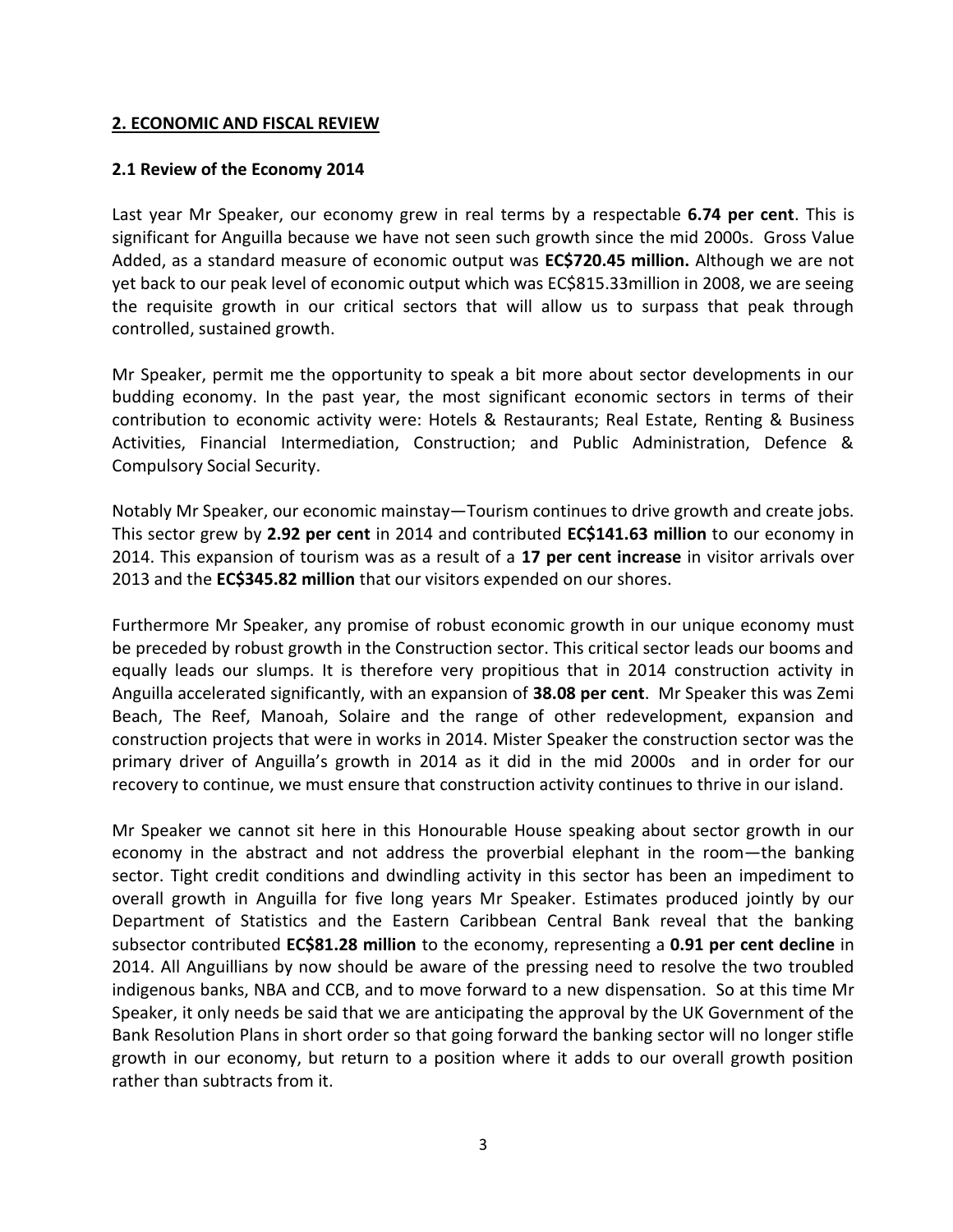Mr Speaker, we expect 2015 to be another year of compounded growth for Anguilla as real growth of **3.12 per cent** is anticipated this year as our industries continue to find ways to increase output in steadily improving global, regional and local economic climates.

## **2.2 Fiscal Review 2015**

Mr Speaker, having reviewed the state of our economy, we will now focus on Government's fiscal position for 2015. This involves a review of recurrent revenue relative to recurrent expenditure, and combining this with capital revenue and capital expenditure to give a picture of the Government's overall fiscal balance in 2015. Mr Speaker, notwithstanding the positive developments in the economy, Government continues to operate within tight fiscal constraints. We continue to struggle with achieving and maintaining our commitment to the agreed prudential limits set out in the Framework for Fiscal Sustainability and Development and meeting the development needs of our people and island. **2.2.1 Recurrent Revenue**

Mr Speaker, it is anticipated that recurrent revenue for 2015 will total **EC\$195.22 million**, surpassing the budget estimate of **EC\$192.29 million**. 2015 collections, if realised, would represent an increase of **EC\$10.01 million** or **5.40 per cent** over 2014 when **EC\$185.21** million was collected. This is proof of the economic turnaround that has begun and the relationship between the economy and government revenues.

Mr Speaker, the major contributors to recurrent revenue remained unchanged from previous years. Import Duty-Other continues to be the largest revenue contributor, with collections projected to yield **EC\$46.89 million** in 2015, exceeding the original estimate of **EC\$42.03 million**. When compared to 2014, collections increased by **11.24 per cent**. Mr Speaker, the increase in consumption that supports the increase in duty collections is expected when the economy is growing.

Mr Speaker, Accommodation Tax, the second largest revenue item, is expected to come in within budget to total **EC\$18.99 million**. This represents a **17.32 per cent** increase over 2014 collections of **EC\$16.11 million**. A portion of the collections is attributable to the payment of arrears. Customs Surcharge continues to perform in 2015. Projections indicate that collections will total **EC\$18.02 million,** compared to the budget estimate of **EC\$16.14 million.** Import Duty-Fuel and Gas is projected to total **EC\$14.15 million** and the Interim Stabilisation Levy is projected to total **EC\$13.97 million**.

## **2.2.2 Recurrent Expenditure**

Mr Speaker, recurrent expenditure is expected to total **EC\$185.54 million in 2015.** This is **EC\$6.64 million** less than the budget estimate of **EC\$192.79 million** and **EC\$4.37 million** more when compared to 2014. Mr Speaker, we have unlimited needs and while there are several areas that we would like to see developed to do so can be challenging. Some of these areas have been included in the budget. However Mr Speaker, we want to be fiscally responsible and continue to employ expenditure controls, expending based on cash flow availability.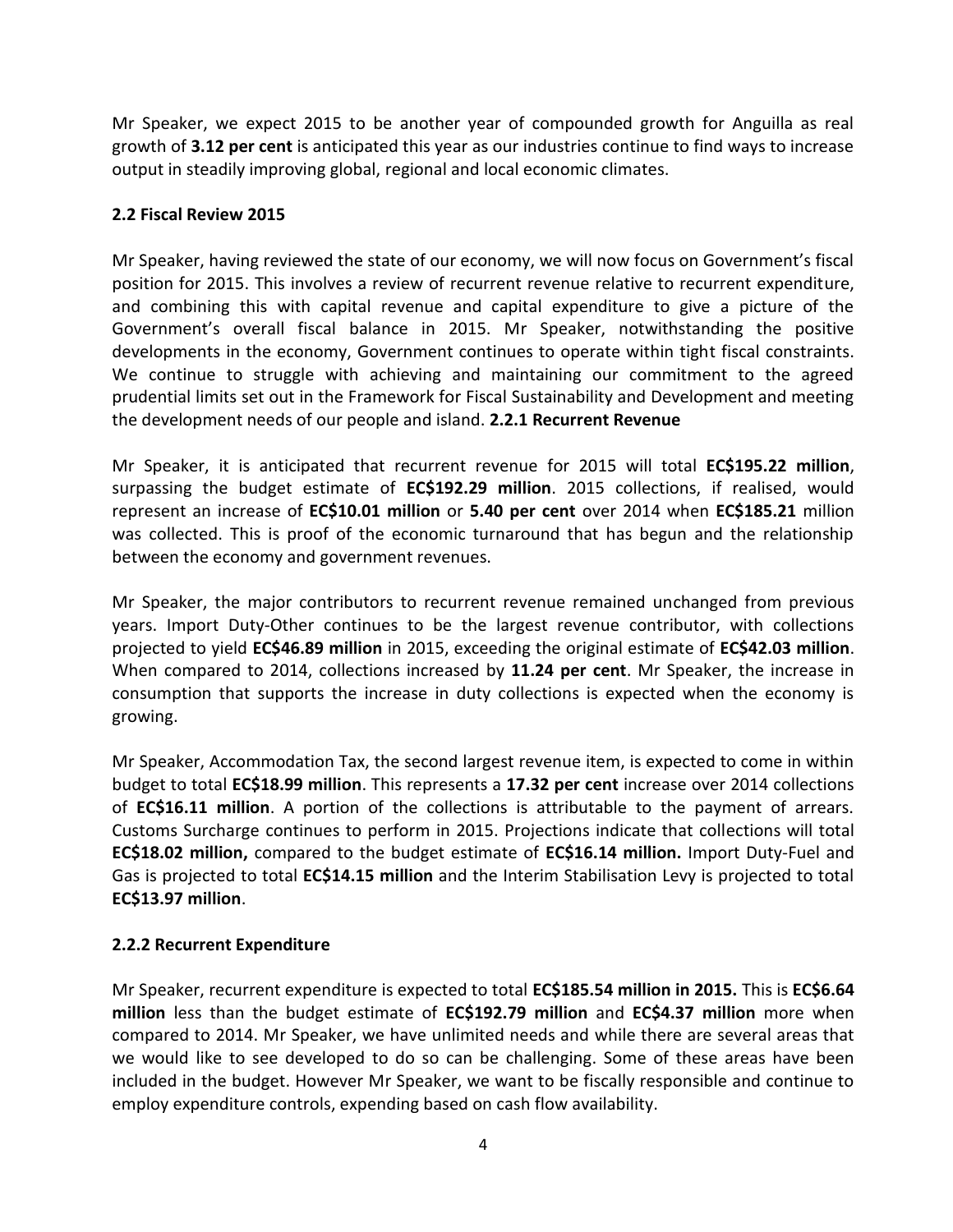## **2.2.3 Recurrent Balance**

The recurrent balance, the difference between recurrent revenue and recurrent expenditure, is projected to be a surplus of **EC\$9.68 million**.

## **2.2.4 Capital Expenditure 2015**

Mr Speaker, capital expenditure for 2015 is expected to total **EC\$7.5 million**. This represents 38% per cent of the **EC\$19.8 million** that was budgeted. Mr Speaker, while this is some improvement on recent years, it is nowhere near where it should be or where I would want it to be in order to support the needs of our recovering and growing economy. This year saw limited but nonetheless important accomplishments with the completion of the first phase of the redevelopment of the Adrian T Hazell Primary School and additional minor education projects financed by the remaining UK Grant funds. Additionally, the completion of the Amerindian Heritage Centre project is another string to the bow of our constantly improving tourism product and is anticipated to open in the first quarter of 2016 offering visitors an insight into Anguilla's past. The Tax Reform agenda was also at the forefront with the on-going implementation of a property tax reform consultancy. The formation of a broader based tax regime is a goal that is essential for Anguilla's sustainable development and will afford us better schools, better roads, better health care, essential services that are fundamental for us all.

## **2.2.5 Capital Grants**

Mr Speaker, in 2015, capital grants totalled EC\$3,726,529 from the UK Government in support of the implementation of the Adrian T Hazell School Development and other minor education projects.

## **2.2.6 Capital Balance**

Capital grants totaled **EC\$3.7m** and capital expenditure is expected to total **EC\$7.5m**. This translated into a deficit of **EC\$3.8 million**. This was financed by funds from the Catastrophic Risk Insurance Facility (CCRIF) payout received in November 2014, drawdowns from the CDB loan in support of development of the Anguilla Community College and the balance of proceeds from the 3<sup>rd</sup> and final tranche of EDF 10 Grant Funds also received in November 2014.

#### **2.2.7 Overall Balance**

Mr Speaker, Government's overall fiscal position is determined by the sum of the recurrent balance and the capital balance plus grant receipts. The recurrent balance for 2015 is expected to be a surplus of EC\$9.68 million. The capital account balance is expected to be a deficit of EC\$3.8million. Taken together, the combined balances translate to a surplus of EC\$5.88 million. However Mr. Speaker once the debt amortization figures are factored in, an overall deficit of EC\$2.89 million is projected. This will be financed in the main by drawing on the government's overdraft facilities.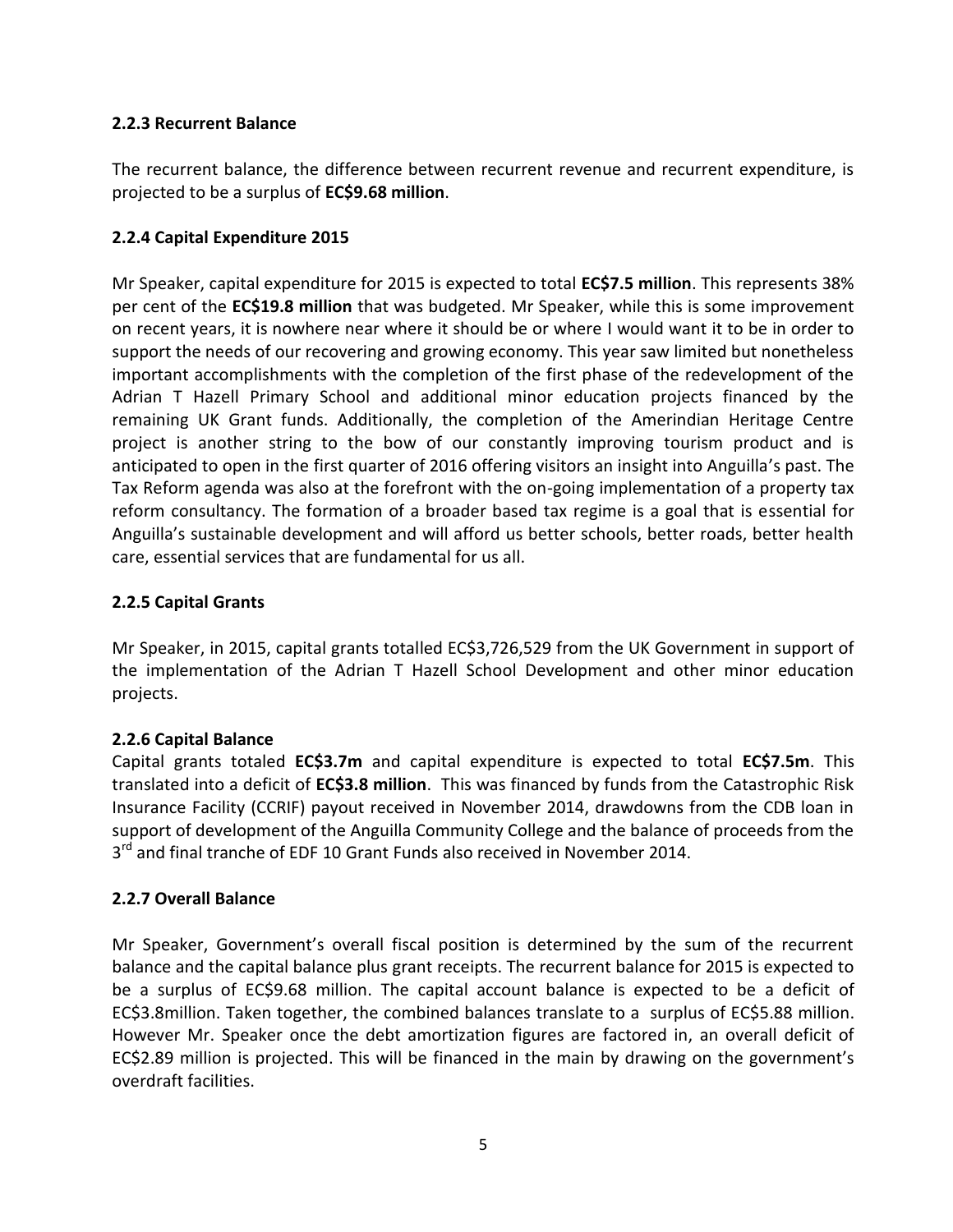#### **2.2.8 Public Debt**

At the end of 2014, disbursed outstanding public sector debt stood at **EC\$221.88 million** or **26.36 per cent** of GDP. This represented a decline of **4.21 per cent** relative to the 2013 debt stock of **EC\$231.65 million**. Central government debt accounted for **94.25 per cent (EC\$209.14 million)** of the debt stock while the remaining **5.75 per cent (EC\$12.75 million)** was due to government guarantees. Approximately **9 per cent (EC\$19.69 million)** of the portfolio was held in short-term instruments.

Mr Speaker as you are aware, the Government of Anguilla is required to maintain public debt within UKG borrowing limits. At the end of 2014, Government was compliant with the debt service to recurrent revenue target of a maximum of 10 per cent, having achieved a ratio of **8.84 per cent**. The net debt to recurrent revenue ratio breached the stipulated target of 80 per cent by **17.90** percentage points and the liquid assets to recurrent expenditure ratio was **8.07** percentage points less than the **25 per cent** minimum benchmark.

Mr Speaker in 2015 no new long term debt was acquired and as at  $30<sup>th</sup>$  November, 2015 public sector debt stood at **EC\$211.06 million or 24.30 per cent of GDP**. This represented a reduction by 4.88 percentage points over the 2014 stock of debt. Mr Speaker, my government pledges our commitment to prudently manage Anguilla's debt portfolio as we face the challenges confronting us at this critical juncture.

#### **3. RECURRENT EXPENDITURE 2016**

Mr Speaker, the 2016 Estimates of Revenue and Expenditure provide for total expenditure (including principal repayments) of two hundred and twenty five million three hundred and thirty five thousand two hundred and twenty seven dollars (\$225,335,227).

Mr Speaker, therefore, the Recurrent Expenditure without amortisation for the fiscal year 2016 is estimated at EC\$202.3 million which is 5.3% increase over EC\$192.1 million for fiscal year 2015. There are varying degrees of increases across the various budget economic classifications for 2016 Budget when compared to 2015. Salaries and Wages will increase from EC\$86.8 million to EC\$87.2 million. This minor 0.4% increase is mainly attributed to the filling and regularizing of positions in critical areas such as Education, Social Services and others. Retiring Benefits moved from EC\$10.0 million to EC\$10.3 million resulting in a 3.1% to facilitate the additional retirees in 2016. **Interest Payments increased from EC\$9.3 million to EC\$15.6 million which is the largest increase of 67.3%.** This spike in interest payments is essentially to deal with resolving our banking crisis. Goods and Services increased from EC\$43.3 to EC\$45.2 million. The 4.4% increase is basically attributed to training, maintenance services, utilities, insurance, and supplies and materials. Lastly, Current Transfers which includes payments to our Statutory Bodies increased from EC\$42.6 million to EC\$44.0 million. This 3.2% increase is primarily due to public assistance, health services, community and youth initiatives and sports.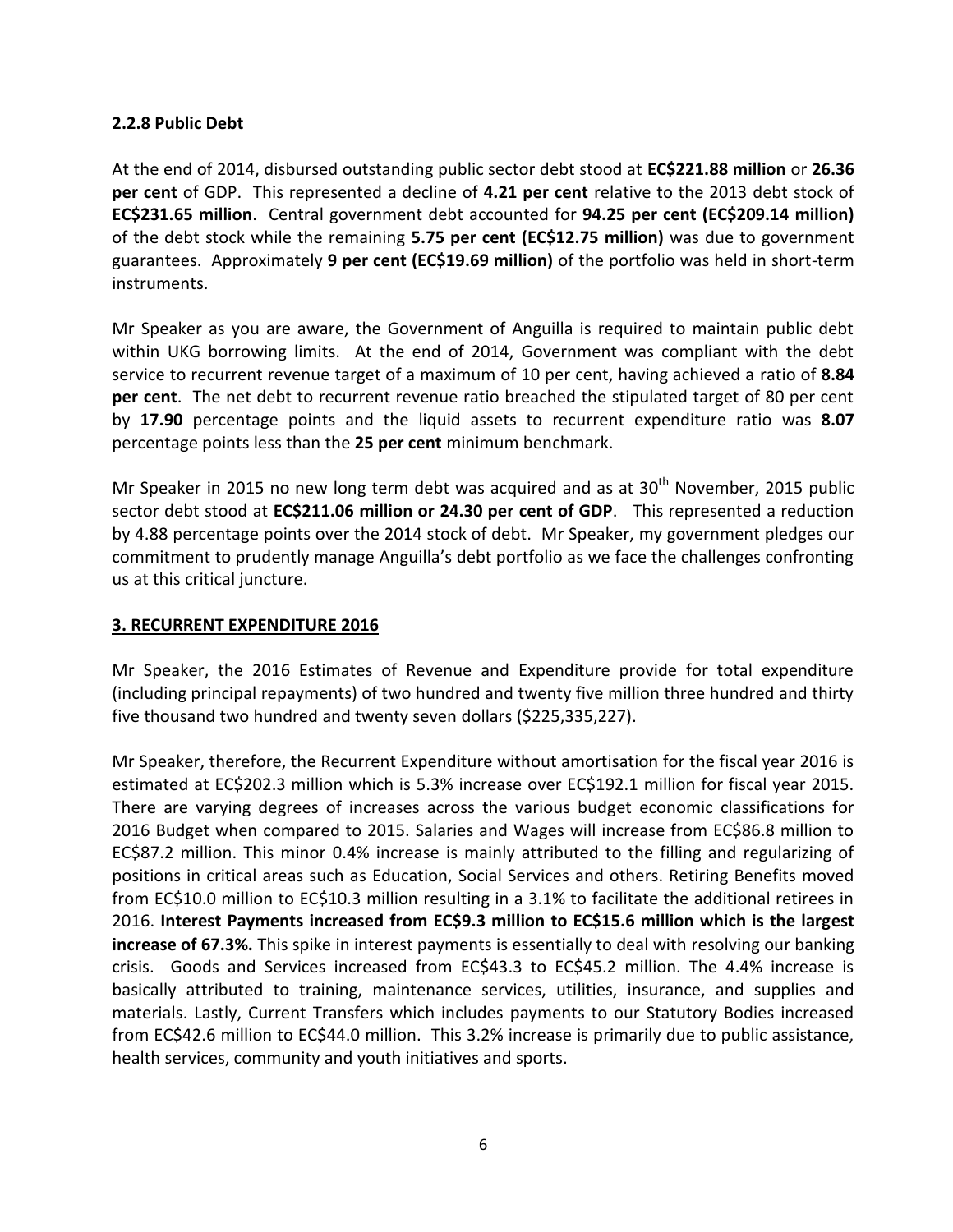Mr Speaker we will now take some time to outline in some detail the expenditure allotment by ministry and departments as well as the on-going and new initiatives of our ministries for the 2016 year.

## **3.1 H E The Governor's Ministry and Departments**

The 2016 recurrent estimate for the Governor's Office & Departments is **EC\$28.842 million.**  Mister Speaker this is a very minuscule decrease over the 2015 approved estimate of **EC\$28.849 million**.

#### **Police**

Generally the public would like more visibility, more Police stations and an officer in every district. However, realistically with the resources available these ambitions are not easily achievable. The RAPF must therefore police according to the threat and risk the public faces and modernize its approach so that where people are living in areas where there have been crimes or the public has expressed vulnerability, then they can see an increased presence. Patrolling is important but the RAFP must seek other ways of working in partnership to improve crime reduction measures such as with CCTV pilots, smarter use of the Special Constabulary and having some shared space at the extremities of Anguilla so that patrols are not always drawn back to the Valley

The RAPF will strengthen Community Policing, which will see officers assigned to a district under the leadership of a sergeant. This will allow this team to forge the relationships with the local community through street level briefings and meetings so that they can consider and address the problems and issues they may be facing.

Mr Speaker, the RAPF will introduce an Independent Advisory Group drawn from across the communities who meet with the senior police officers on a regular basis to consider the impact of policing on our communities, offer advice on tactics and methods that are being employed by the police and advise on managing community impacts of high profile or critical incidents.

While recognizing the excellent work by PAVE and DARE in diversion and education as preventative measures in crime reduction the RAPF acknowledges that there is a gap which needs to be bridged in managing high risk offenders/suspects and victims in Anguilla. It therefore requires Multi Agency Public Protection Arrangements to be forged with partners to ensure Anguilla remains safe.

Mr Speaker, the RAFP under the leadership of the new Commissioner is committed to developing the officers. Officers will be supported in reaching and maintaining good standards and to make officers accountable at all levels. Additionally, a Policing Plan will be formulated and published during the course of the year.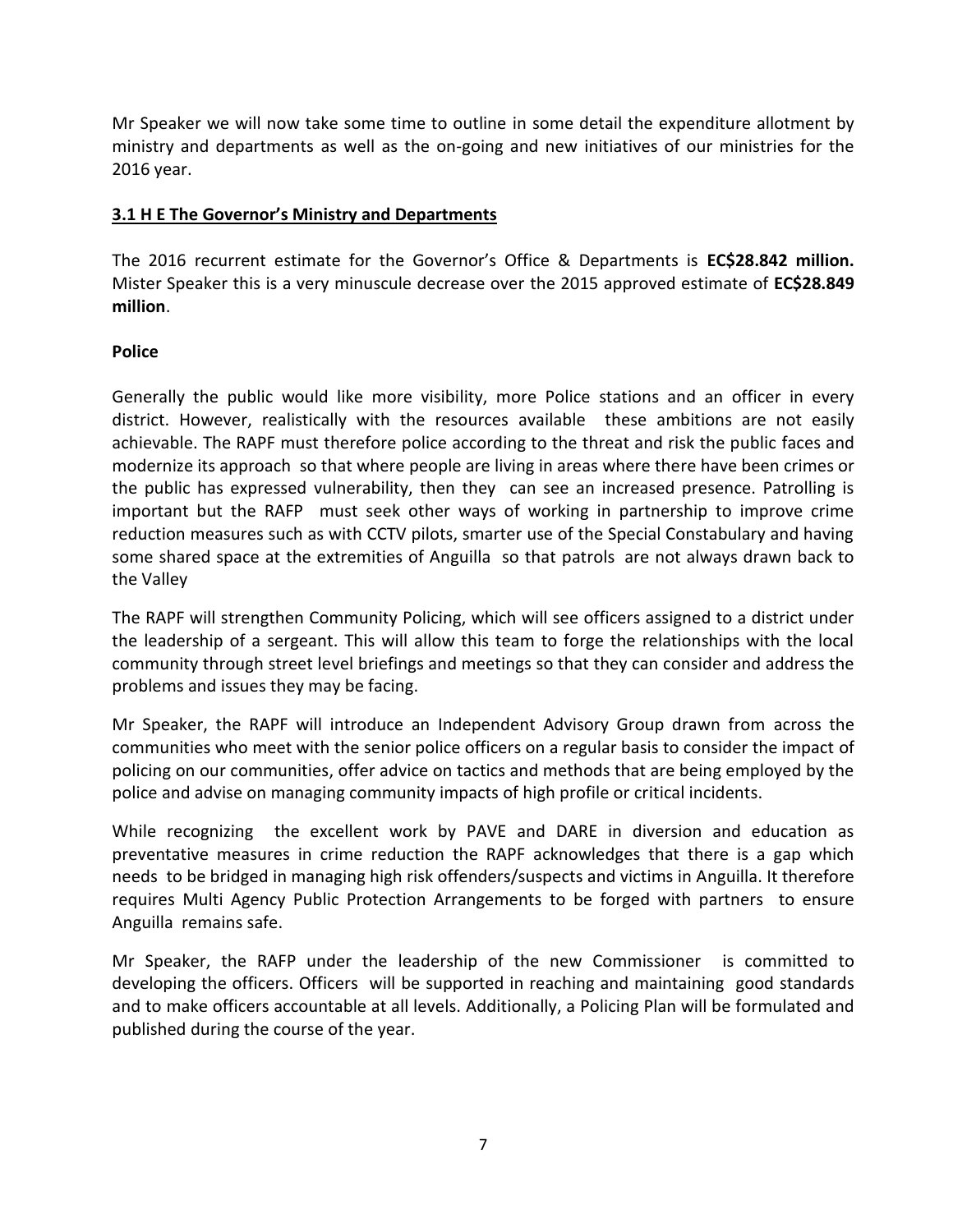#### **Public Administration**

Mr Speaker in 2015 the Department of Public Administration implemented a number of initiatives. These included the implementation of a service- wide formal recognition programme to recognize significant accomplishments by employees. Public Administration has also been working with DITES to implement a system called Common Office which will automate a number of the HR services offered, reduce the over-reliance (that presently exists) on paper, integrate the revised Performance Management System and improve efficiency at both administrative and operational levels.

Although overseas training was suspended, except for critical areas, such as Education and Health, some in-house training sessions were conducted this year and the government continues to provide support for students pursuing studies online.

#### **House of Assembly**

A number of programmes are being considered for 2016 in an effort to build the capacity of the House of Assembly to make it a more capable and efficient Assembly. To achieve this objective during 2016, the HoA will:-

1. Identify an appropriate governance and administrative model for the House of Assembly;

2. Develop a House of Assembly Strategic Plan for the period 2017-2020;

3. Begin an annual training needs assessment for House staff and develop a corresponding training programme that utilises local and international networks and institutions;

4. Increase cost effectiveness and efficiency of House administration through the use of ICT into the House Strategy 2017-2020.

#### **Judicial Department**

In 2016, the most urgent initiative of the judicial department will be to have the Birth, Death and Marriage records of Anguilla computerized. This will enable us to greatly improve the delivery of this service and preserve these records.

#### **3.2 Ministry of Home Affairs and Departments**

Mr Speaker you will see that the overall budget for this particular Ministry is reduced. The Ministry of Home Affairs has seen the transfer of four of its departments to other Ministries. Specifically, the Physical Planning and Lands & Surveys Departments are now a part of the Ministry of Finance and the Agriculture Department and Fisheries and Marine Resources are now a part of the Ministry of Infrastructure. This transfer has left the Ministry of Home Affairs with an overall budget of **EC\$7.3 million,** an EC\$5.3 million decrease over the approved 2015 Budget.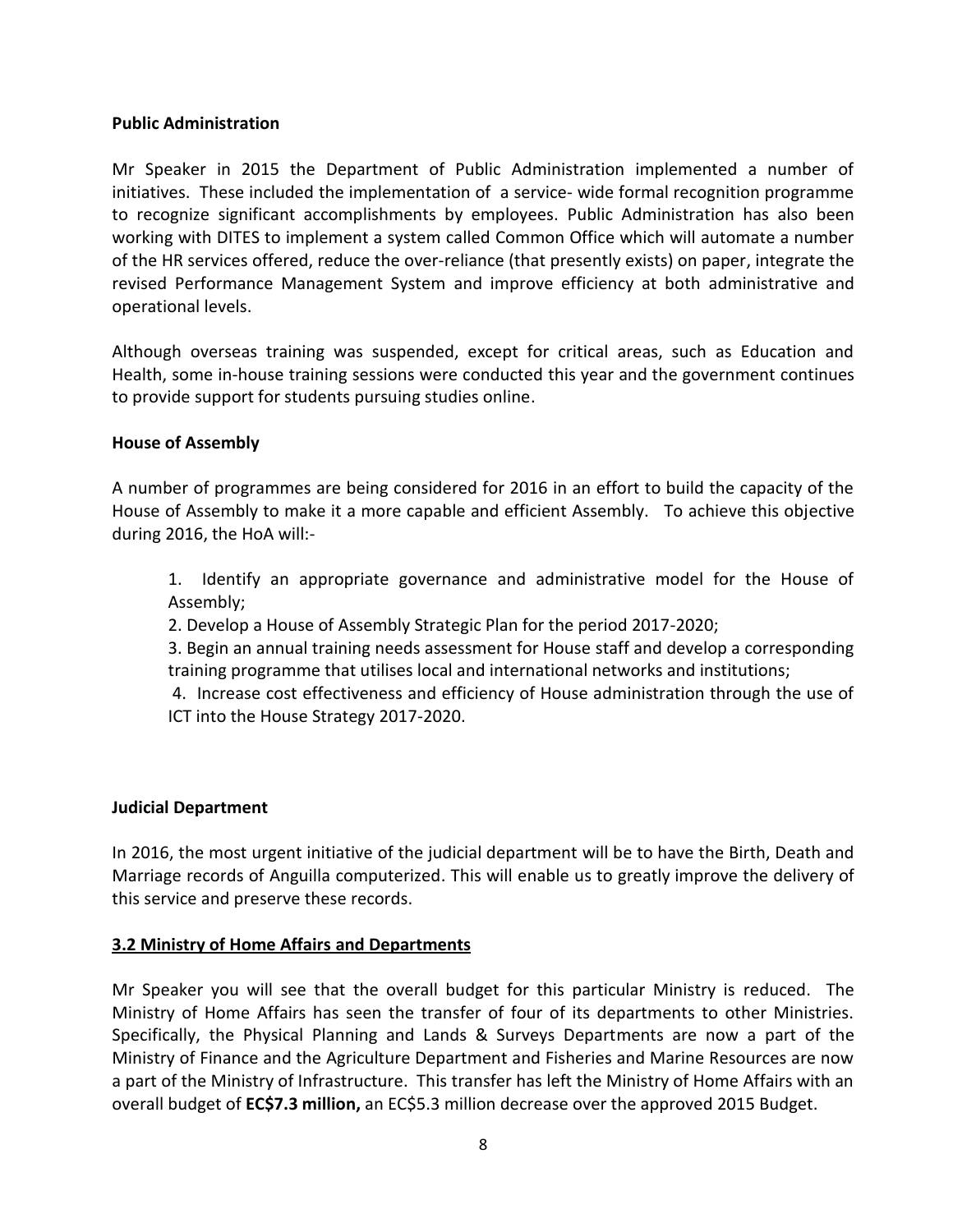**Some highlights of the Departments within The Ministry of Home Affairs** include the following: **Department of Environment:** Key initiatives continuing in 2016 will include completion of the Anguilla National Ecosystem Assessment (ANEA) Project: Towards a Green Economy, Governance for land use planning, seed conservation work, development of a national soil map and a reconnaissance geological map. As well, the ongoing coordination of the Sargassum seaweed cleanup and maintenance is also part of the department's mandate.

A major priority for **Gender Affairs** in 2016 will be to continue the development of the Gender Unit and the unit's signature programmes (Women's and Men's Week and the 16 Days of Activism activities) will continue to expand.

**Department of Labour** will, as part of its 2016 agenda, work towards a Labour Code that addresses the actual and potential needs of the Labour force in Anguilla. Concomitantly, will be the issue of a minimum wage and its relevance to the island. While these two goals are significant mandates, the Department will continue, through its work as legislated by law, to ensure that fairness and consistency are always administered.

**The Department of Immigration** in 2016 will continue to provide staff development through training to improve the efficiency of services. The implementation of the Regional Clearance System (RCS) Sail Clair at the Marine Base Port will allow both Immigration and Customs to have advance knowledge of passengers/crew on vessels before arrival. This improved technology will help to manage the movement of persons in and out of Anguilla thus ensuring that security remains paramount.

## **3.3 Ministry of Finance, Economic Development, Investment, Commerce, Tourism & Departments**

Mr Speaker the recurrent 2016 estimate for the Ministry of FEDICT and Departments is **EC\$72.6 million, up from EC\$62.3 million in 2015.** Mister Speaker this is a **16.5% increase** over 2015, bearing in mind that Physical Planning and Lands and Surveys Departments are now under this Ministry. These two departments account for an increase of EC\$2.4 million in the Ministry's overall budget.

#### **Finance Division**

Mr Speaker, in terms of expenditure relating to the Finance Division of the Ministry I will focus on the costs associated with the proposed Bank Resolution Plan.There has been much discussion in Anguilla in recent weeks about the costs that the GoA will have to incur to facilitate the resolution of NBA and CCB. I can state that the proposed borrowing in the Resolution Plan submitted to the UKG for approval is EC\$302 million to be amortized over a period of 25 years. The majority of the proposed borrowing would be in the form of a EC\$217 million 25 year Bond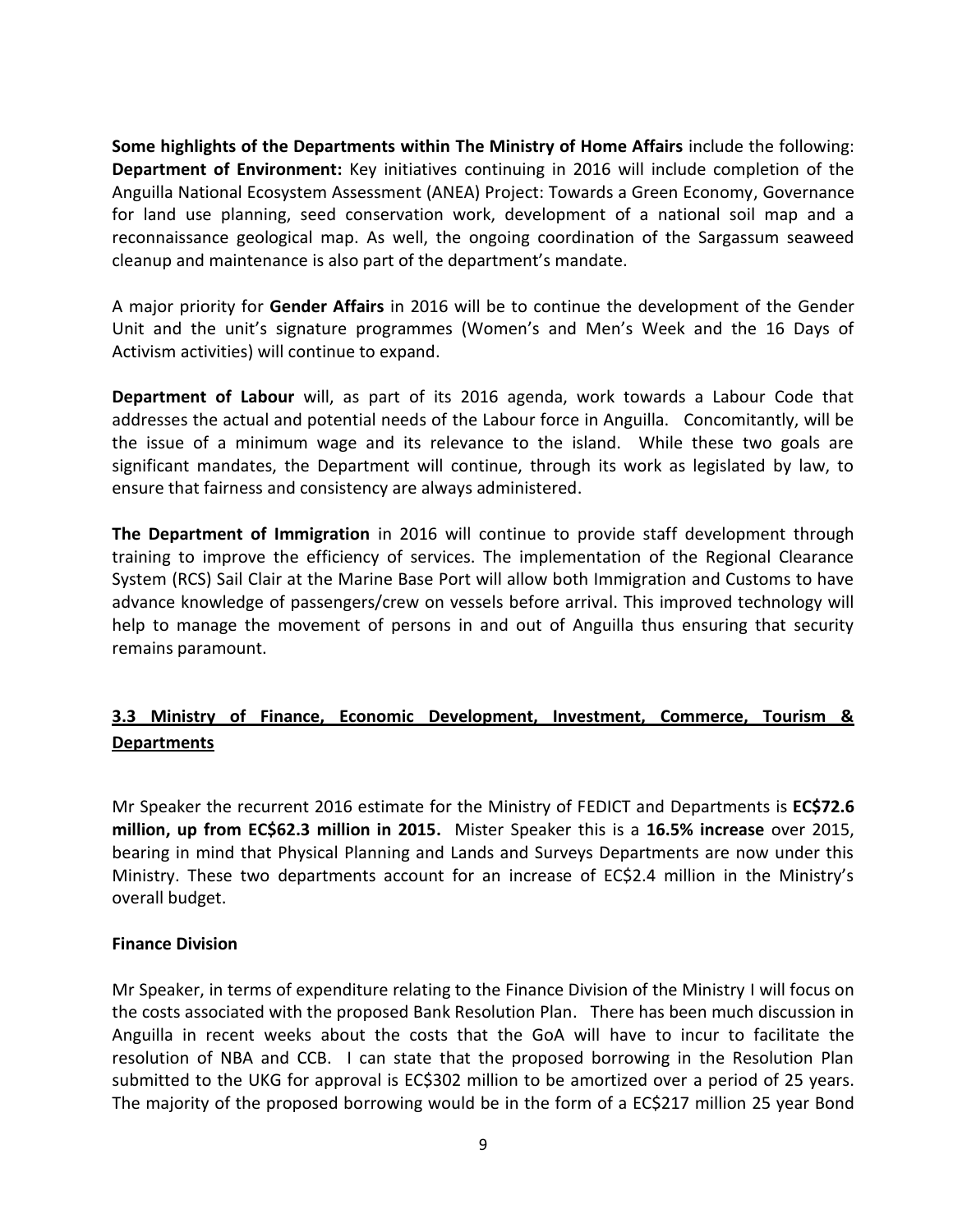(at 3 per cent interest rate) to guarantee the deposits of the Anguilla Social Security Fund which are on deposit with NBA and CCB. Mr Speaker, Part 1, Section 14 of the ASSB Act states that any shortfall in the Social Security Fund would have to be made good by drawing on the Consolidated Fund. Consequently, GoA has no alternative but to protect Social Security Deposits 100 per cent as part of the Bank Resolution Plan so as to avoid a shortfall in the Social Security Fund. Other borrowing associated with the Bank Resolution includes a EC\$45 million 15 year Loan (at an average 3.4 per cent interest rate) from the Caribbean Development Bank to recapitalize the new Bridge Bank to be formed of the "good bits" of NBA and CCB. The remaining amount of borrowing associated with the Bank Resolution Plan is to be a 10 Year EC\$40 million Bond (at 2 per cent interest rate) to guarantee deposits other than Social Security deposits. Mr Speaker, I trust that this puts to rest the often sensational speculation surrounding the proposed borrowing to facilitate the resolution of NBA and CCB. Protection of deposits is paramount to preserving the savings of the Anguillian people, businesses and public bodies which is the wealth of the nation and the key to the financial, economic and social stability of Anguilla. It trumps everything!!!

Mr Speaker, total debt service for 2016, is estimated to amount to **EC\$38.57 million.** Of this amount **interest payments** account for **EC\$15.59 million** while **amortization** amounts to **EC\$22.98 million**. The debt service associated with the proposed new borrowing for bank resolution in 2016 is estimated at approximately EC\$8.0 million in interest payments and EC\$4.0 million in principal payments. Principal repayments on the policy-based loan obtained from the CDB in 2010 for which the grace period expired in October 2015 is estimated at EC\$12.37 million. It should be noted that as per accounting conventions interest payments are included in the annual Recurrent Expenditure Estimates while principal payments (that is debt amortization) are made "below the line". However, for the sake of transparency I am reporting on the total debt obligations of the GoA for 2016 which is an improvement to the way the Budget has been presented in the past. Provision has been made in the Budget to meet all GoA debt obligations for 2016.

#### **Economic Development, Investment, Commerce and Tourism**

Mr Speaker, Foreign Direct Investment will continue to figure highly into the national development agenda in 2016. While the construction phases of some projects will slow in 2016, for example ZEMI Beach, Manoah and the hotel component of The Reef by Cuisinart Golf Resort, other projects are being negotiated to continue to boost the construction sector, these include:

- Two projects in West End & Meads Bay respectively by Sunset Homes
- The commencement of construction for condominium/villa developments and estate homes at the Cuisinart Golf Resort;
- Frangipani Resort will be constructing 40-50 rooms by end of next year;
- Marina Project at Altamer to commence construction next year;
- CeBlue Expansion project anticipated to begin construction in 2016; and
- Cap Juluca renovation to commence in 2016.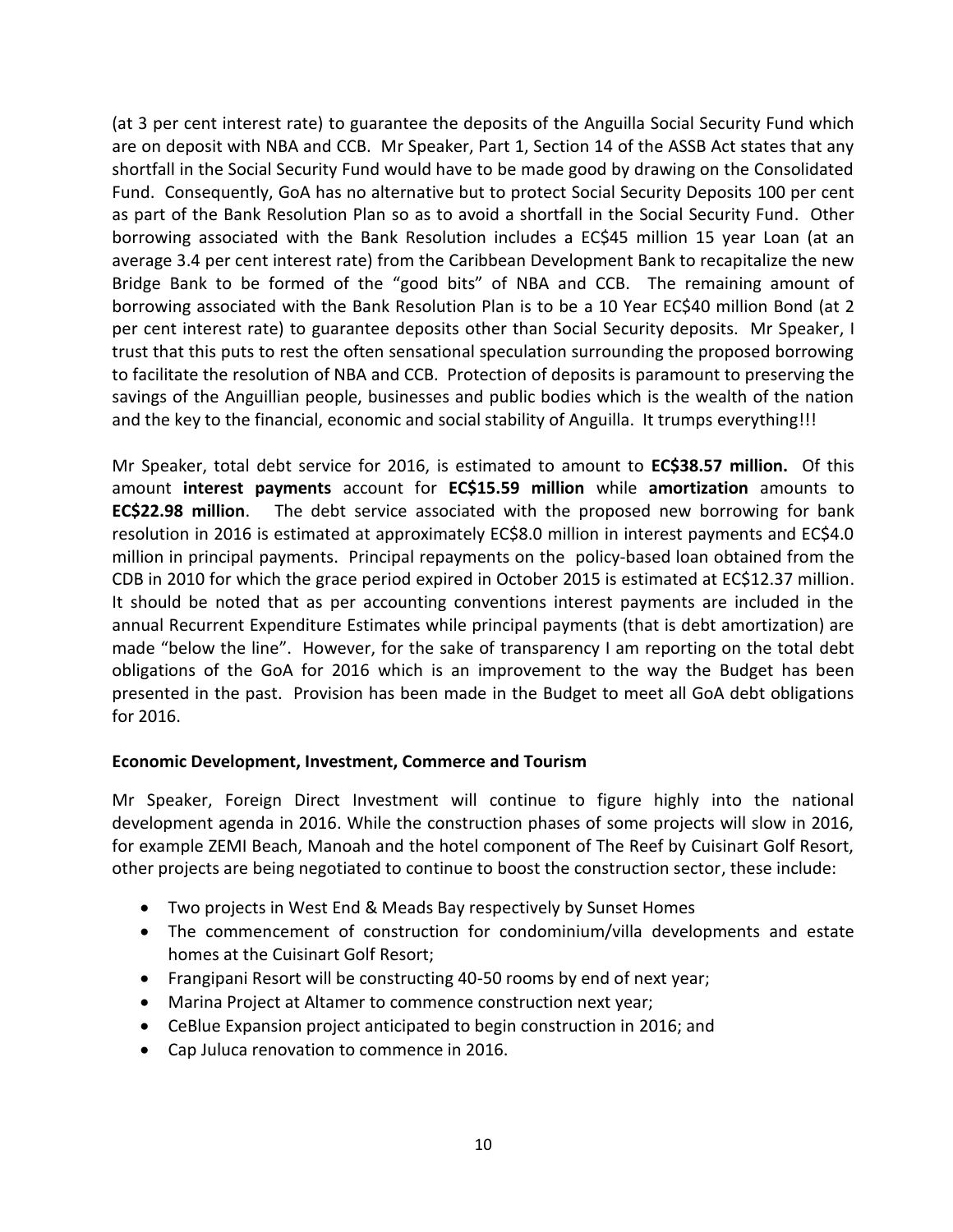While these projects are significant investments in themselves, totaling over US\$100 Million in the short term, the Government continues to negotiate other MOUs with the anticipation that they also will come on stream next year and beyond. To facilitate this process the Ministry is streamlining the MOU investment approval processes.

The Government is also considering the implementation of an economic residency programme that is appropriate for Anguilla. This has the potential to not only improve the investment climate directly but generate significant revenues for national development.

Mr Speaker, as regards Tourism for 2016 the Government of Anguilla is committed to increasing the island's market presence in traditional markets like North America and Europe, but also intends to place considerable emphasis in the development of new source markets in South America and Asia. To this end the revitalized and creative Tourist Board has already begun to implement new strategies, which will continue into next year, geared at increasing visitor arrivals.

The people of Anguilla articulated the vision of Anguilla's tourism by the year 2020 which is entrenched in the Sustainable Tourism Master Plan. The vision calls for Anguilla to become **"A premier Caribbean destination known for our world class beaches, pristine azure waters, top class resorts and restaurants, relaxed ambiance, sense of place, peace and tranquillity in a safe setting among a friendly and hospitable people, that take pride in their identity, cultural heritage and environment**."

Recognising that achieving this goal will require sustained and strategic planning and careful execution, the Ministry has identified the following priorities as stipulated in the Master Plan for action in 2016 and will continue to collaborate will key stakeholders across the island in the following areas, including revising the original Tourism Policy; improve the regulatory and legislative framework for registration, licensing and certification of tourism enterprises, creating a more diversified tourism product, improve standards through training.

Mr Speaker, the government recognizes the challenges of air and sea access to Anguilla which impact the efficiency of tourists and nationals travelling to and from Anguilla and commerce in general. Next year government we will be using a mix of initiatives to encourage local and international carriers to use the Clayton J Lloyd International Airport as a means of increasing intra-regional and international traffic, including providing incentives for local carriers to ply routes that are important.

The Government will also be conducting the necessary negotiations and background work with developers and local land owners for the extension and further development of the airport. Mr. Speaker, Anguilla cannot rebound to economic prosperity if access to the island is not efficient. Improving this sector is one sure way of improving our levels of commerce and investment. As the theme says we have to define the times and not allow the times to define us!

#### **Department of Lands and Surveys**

The Department of Lands and Survey continues to work in collaboration with various Government Agencies and the OECS on Global Climate Change Alliance Project which focuses on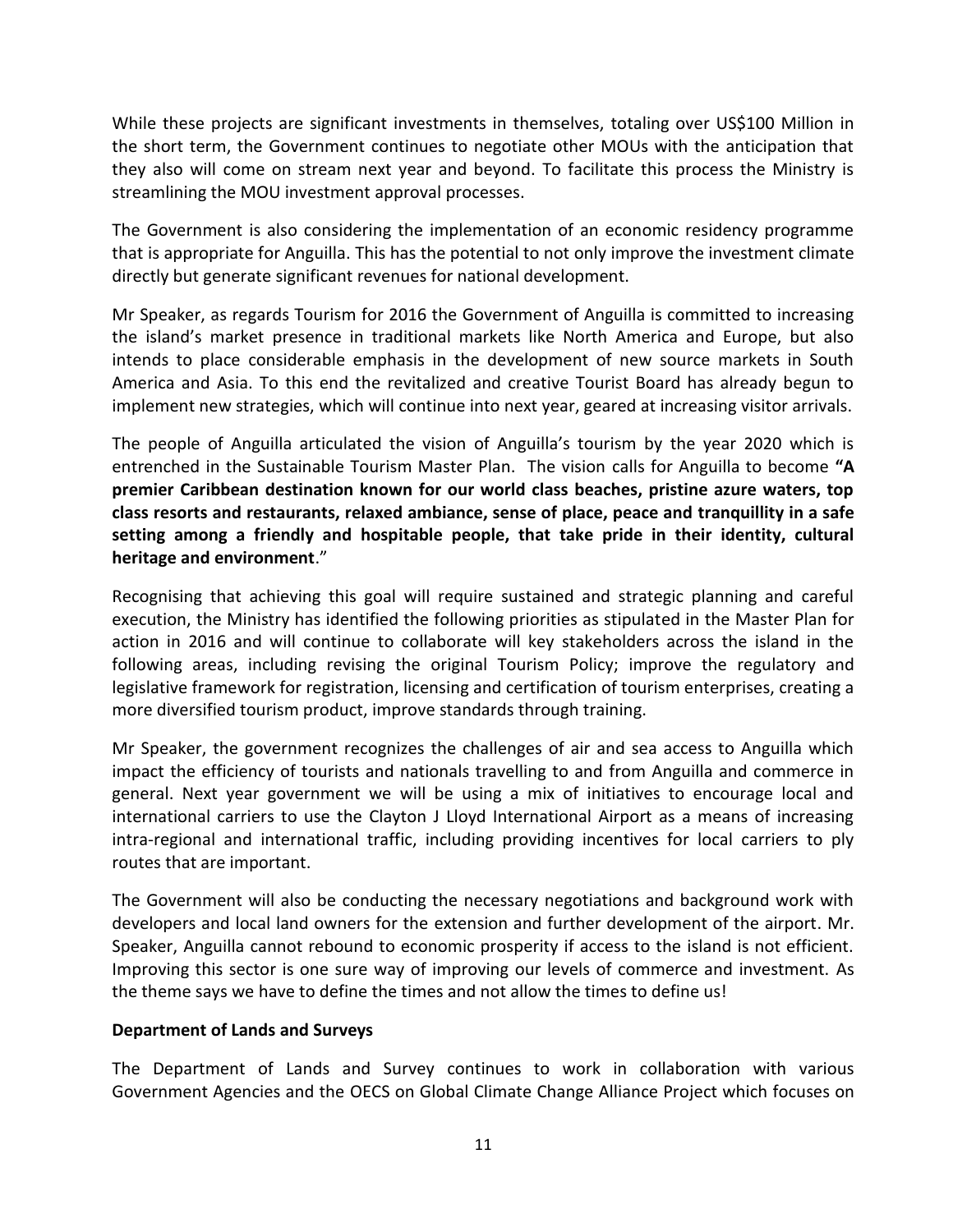Climate Change Adaptation and Sustainable Land Management in the Eastern Caribbean. As well the department is also pursuing to establish the island's first GPS System. Mister Speaker in the coming year, the department will be reviewing, improving and developing land policies to improve land management practices, recognizing that land is of vital importance and must be managed in a sustainable way.

## **Department of Physical Planning**

The overall goal of the Planning Department for 2016 will continue to be the promotion of the sustainable development of Anguilla's economy through the facilitation of wise planning and building practices, the development of a suitable planning system and the creation of orderly developmental plans.

The departments endeavours to:

- Effectively manage the planning and building process through proper legislation and a one-stop platform.
- Revise the building code
- Expand its GIS system
- Broaden its public awareness program; and
- Conduct a National Electric Code (NEC) training course with all electricians on the island.

#### **Department of Statistics**

Mr Speaker it is hoped that during the year ahead, the importance of a strong statistical system would be recognized and efforts made by all stakeholders to assist the Anguilla Statistics Department through their participation, whether it be; ministries, departments and agencies returning the standard data in a timely manner, stakeholders attending workshops, businesses/households returning data requested by the department or as simple as encouraging your 'neighbour' to comply with requests by the department for data.

#### **Anguilla Commercial Registry**

Mr Speaker, our financial services sector is one of Anguilla's strengths. In view of the critical role of the financial services sector in creating a conducive business environment for diversification and growth, Government remains committed to the Financial Services Sector and the Commercial Registry alike. Our economic growth initiatives have to be intensified.

The Commercial Registry will consider the feasibility of establishing a private jet register; a noncommercial private yacht register and a business name register diversifying its portfolio.

Government will introduce a special Financial Sector Incentive Scheme to attract international investors and high net worth individuals to relocate their front-office operations to the shores Anguilla. The Anguilla Finance Promotion Agency will be reenergized for more effective promotion campaigns, especially to diversify our Global Business activities. And a Financial Services Institute (offering short courses/certification) is being set up in collaboration with The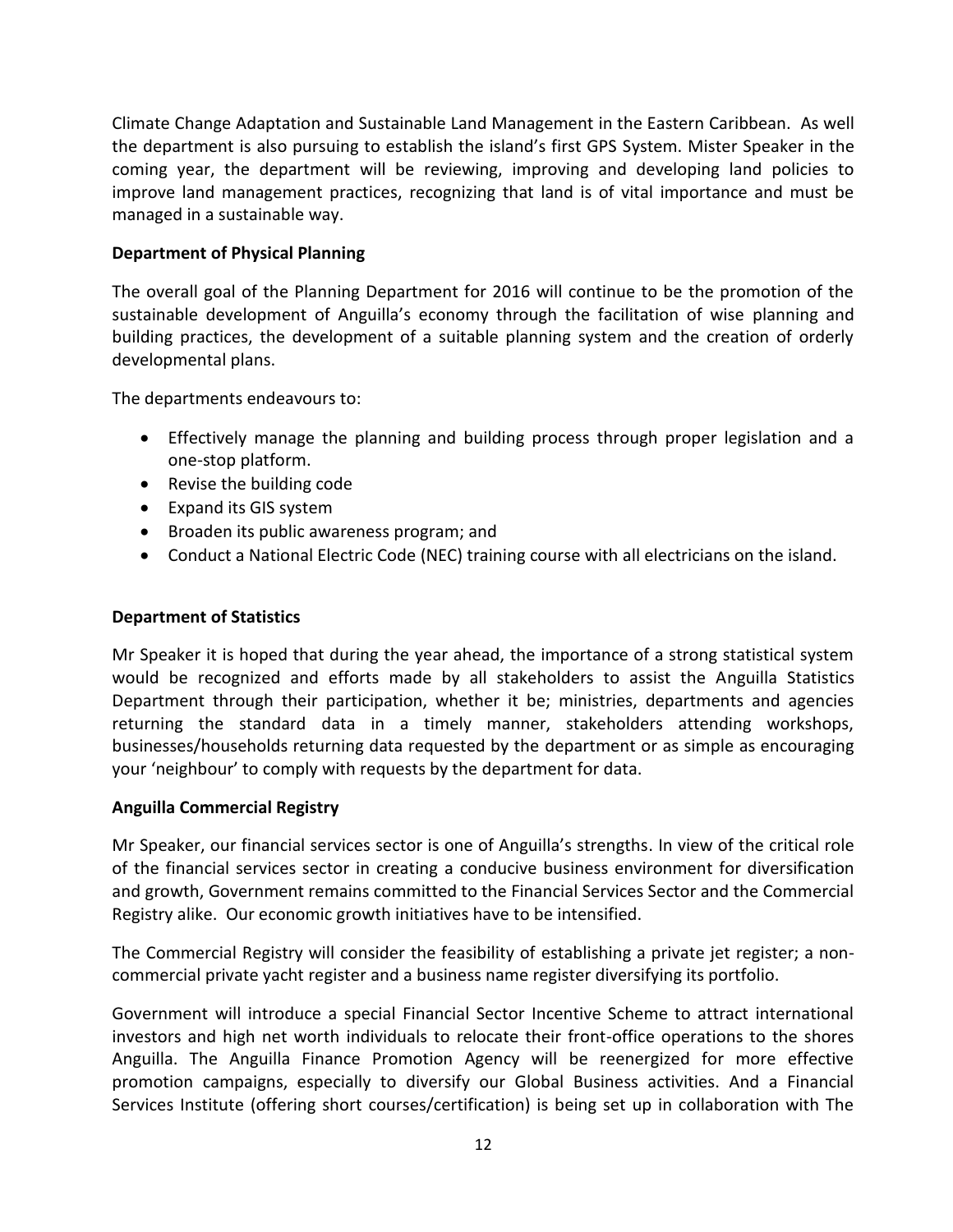Anguilla Community College to provide specialized training courses that are focused on the actual needs of the industry.

Honourable Speaker, as we embrace change to make the future work for our children, let us remember that if we do nothing, what is now a precarious but rectifiable situation could dissipate into a severe crisis and become unmanageable. Economic adjustment will then be forced upon us from outside and the conditionality for foreign assistance will surely be undesirable for the Anguilla population. This Mr. Speaker would be difficult to endure. Let me reiterate, don't let the time define us, we must define the times!

## **3.4 Ministry of Social Development and Departments**

The Ministry of Social Development has a 2016 recurrent budget of **EC\$76.8 million**, a **3.9% increase** over their 2015 approved budget of **EC\$73.9 million**. This increase is due to social initiatives that the Ministry plans to introduce or continue in 2016. These include, but are not limited to the following:

## **Education**

The Ministry of Education continues to strive to provide quality education services through highly motivated and qualified educators. With a new Education Development Plan (EDP) 2015 to 2020, emphasis will be placed in 2016 on the completion and implementation of a Technical and Vocational Education and Training (TVET) Framework to strengthen the development of our human capital and the availability of technical skills on Anguilla. 2016 will also see a move towards enhanced physical and socioeconomic accessibility to education services. This will be seen in the move towards the improvement of Science, Technology, Engineering and Math (STEM) facilities, in efforts to support the early childhood sector and a look at what the future holds for comprehensive secondary education, with the development of a master plan for the Albena Lake-Hodge Comprehensive School (ALHCS).

## **Sports**

In 2016, the Department of Sports will focus on developing programs in communities and partnering with national sports organizations to strengthen their programs and enhance the performance of national teams. Additionally, some of the department's initiatives include:

- A structured coaching program will be implemented in primary schools in an effort to build a strong foundation in the acquisition of sports skills at that the level.
- Inter-departmental sports activities will be held monthly for government departments in an effort to encourage a healthier lifestyle and more social interaction among civil servants.
- Work will continue at the Stoney Ground playing field, the 400 metre Athletic track located in Cauls Pond, the Owen Mussington sports field and at the James Ronald Webster Park since there has been an expression of interest to bring back regional cricket to Anguilla.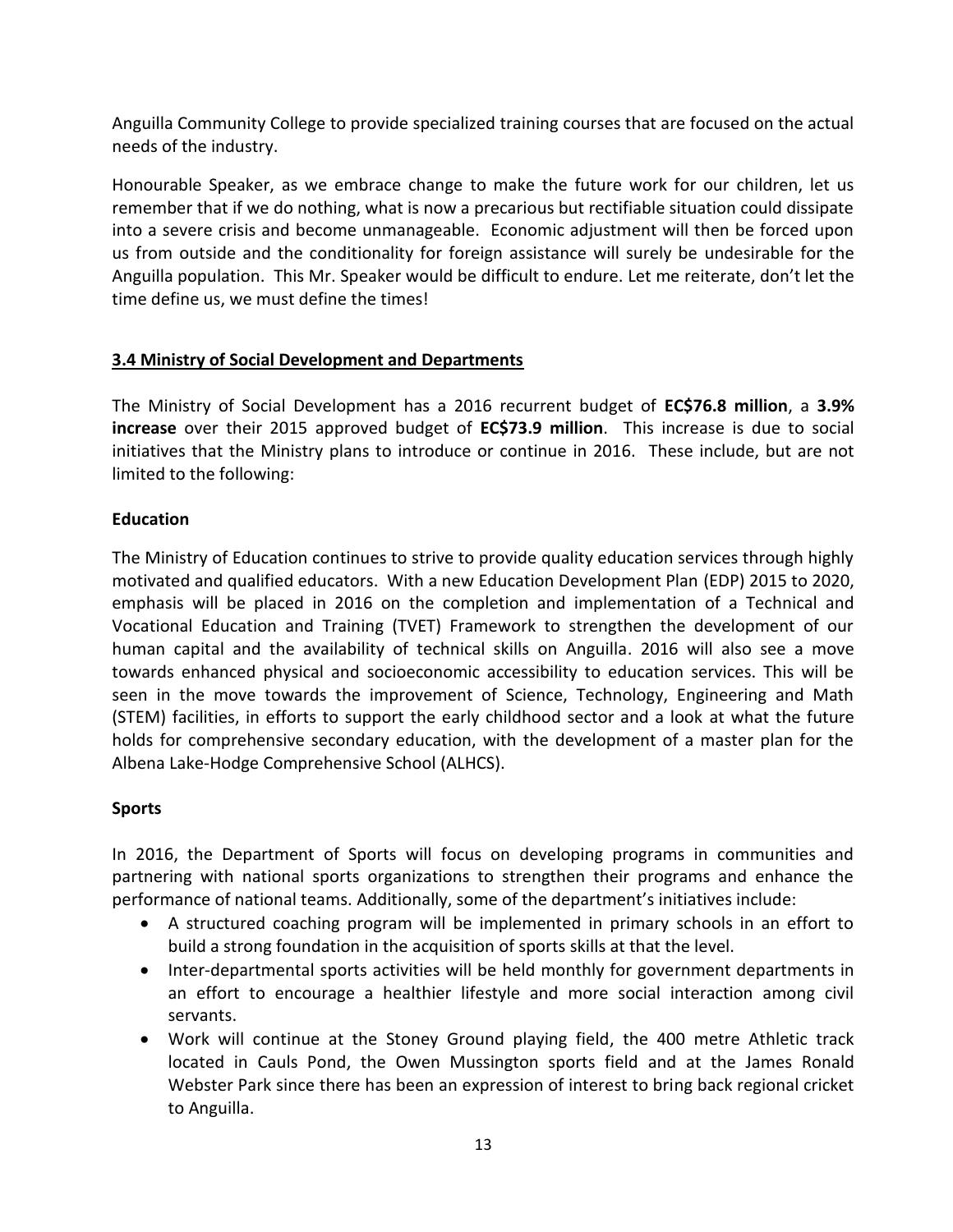## **Youth and Culture**

The Department of Youth and Culture's efforts to reduce youth unemployment and improve youth employability will be intensified in 2016, building on the gains of the last two years in the Job Link-Up, the Youth Exposure Programme and the GET SET Entrepreneurial programme. In 2016:

- The Department will be working in collaboration with the West End and the Valley communities will see two additional Centres become operational, offering education and community support services.
- An afterschool arts development programme will be implemented in 2016 to positively expose primary level students to the performing arts.
- A two-year project will be launched in 2016 to revise the 1990 textbook titled "Anguilla Our Island".
- Responsibility for the development and promotion of Anguilla's national sport (boat racing), will be transferred to the Department of Youth and Culture commencing January 2016.

## **Anguilla Community College (ACC)**

Mr Speaker the overarching priority for the ACC in 2016 is the construction of its new purpose built facility at the Long Path site. Efforts are in place to strengthen the human resource capacity and operational procedures at the institution. ACC will also strengthen its TVET offerings; become a Business & Technology Education Council Centre, and the Centre of Excellence in Oenology and Mixology in the Caribbean, and transition to the Caribbean Tourism Learning System.

## **Ministry of Health & Social Development**

Mr Speaker, with the regards to the other part of the portfolio, the Ministry of Health & Social Development continues work toward the vision that all residents of Anguilla will enjoy a high standard of living and universal access to quality social services. As it continues to perform its steering and governance role, the Ministry of Health achieved a number of accomplishments including the following:

- Finalized and secured the approval of the National Health Policy and Strategic Plan (2015- 2025)
- Established the Chronic Disease Unit with responsibility for Non-Communicable Diseases as well as HIV/AIDS and sexual and reproductive health
- Reengaged the National Chronic Disease Commission

The Department of Health Protection is in the process of amending its food safety legislation to address specific food safety standards and significant strides continue to be made in strengthening the department's laboratory capacity to audit food and the department continues to offer a free bulky waste removal service to reduce the proliferation of vectors.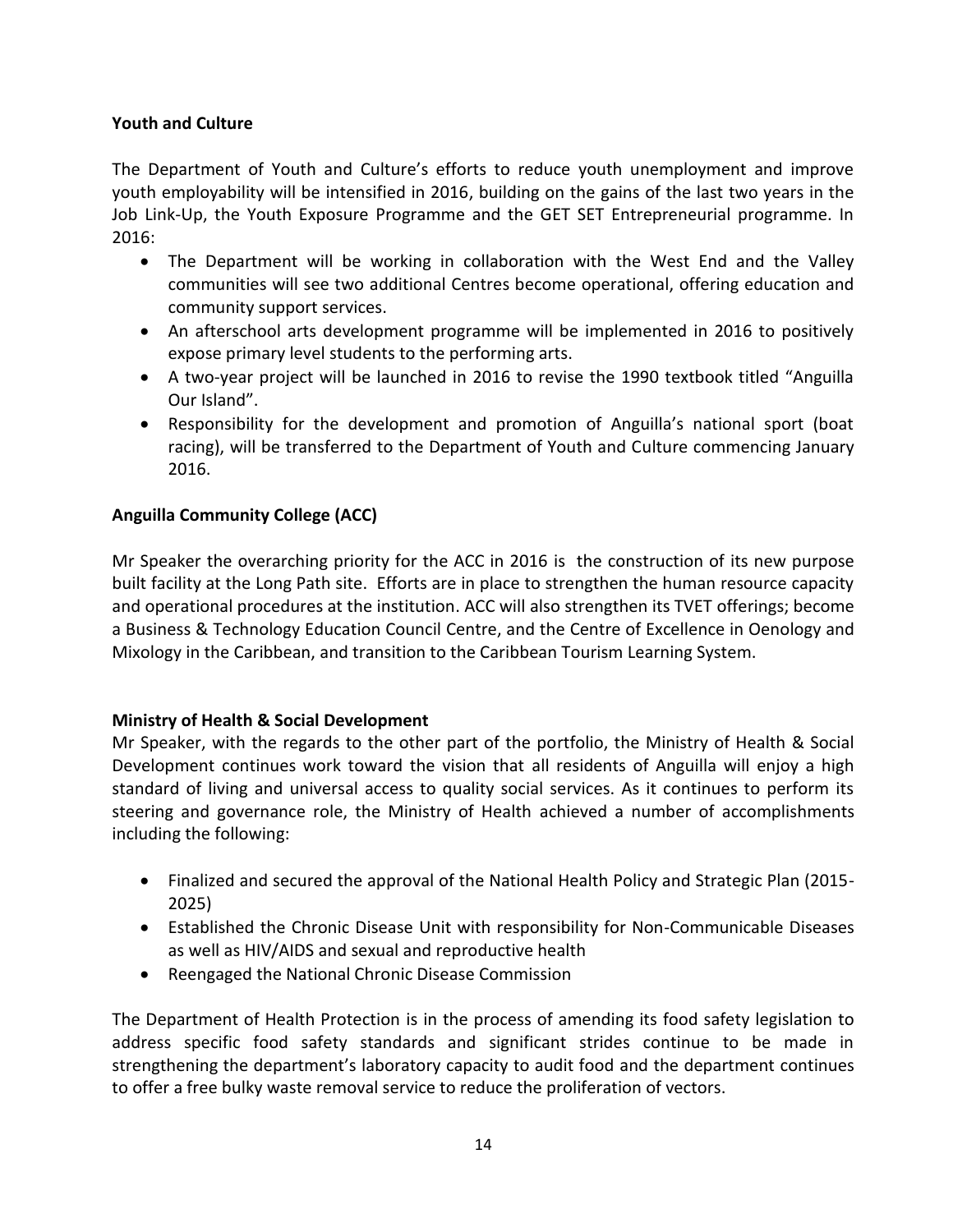This year saw the passing of two important pieces of legislation for the Ministry of Health & Social Development. The Social Protection Act establishes a formalized social benefits system to qualifying persons in Anguilla. It seeks to ensure that resources are properly allocated so that all who qualify can receive the assistance they need. Violence and injury have significant social and economic costs. The passage of the Domestic Violence Act provides greater protection for victims of domestic violence and makes provision for the granting of protection orders.

Additionally, The Ministry of Social Development formalized the Inter-agency Child Protection Protocol with an official protocol signing ceremony. The protocols guide all agencies responsible for safeguarding children on working collectively to respond to child abuse and neglect. The Follow up to the 'Break The Silence Campaign' funded by UNICEF, DFID & UKAID offered support in 2015 to execute activities focusing on anti-bullying, sexual abuse, domestic violence, corporal punishment, and child-friendly schools.

August saw the opening of a Place of Safety managed by the Department of Social Development. This residential care facility caters to children whose needs cannot be properly met in their homes or the foster care system and whose behaviour do not warrant them being placed at the Zenaida Haven, the Juvenile Rehabilitation Centre. This has created a strain on the department's budget but has provided another opportunity to help our children 'regain' their lives.

Finally of note Mr Speaker, this year the Department of Probation observed 10 years in operation and **In 2016, the Ministry of Health & Social Development and** the departments under its remit will continue efforts to develop and preserve Anguilla's social landscape.

## **3.5 Ministry of Infrastructure, Communications, Utilities, Housing, Agriculture, Fisheries and Departments**

Mr Speaker, the 2016 recurrent budget for the Ministry of Infrastructure is **EC\$16.7 million, up from the 2015 budget of EC\$14.4 million.** The transfer of the Agriculture Department and the Fisheries and Marine Resources accounts for **EC\$2.3 million** of the Ministry's overall budget The focus is on operationalizing programmes to achieve the 2015 – 2020 strategic objectives of the Anguilla United Front Government.

#### **The Department of Agriculture and the Department of Fisheries and Marine Resources**

The Departments were transferred to the portfolio of MICUH(AF)IT during 2015 and significant attention is directed on the sustainable economic development and employment opportunities which could be derived for Anguillians while safeguarding and protecting the environment for future generations. The focus is the operationalization of a national agriculture policy and collaboration with the National Farmers' Association, and other government and nongovernmental stakeholders to promote and increase the production of vegetables, fruits and livestock on the island, both in backyard and commercial ventures and to create a regulated environment for the use of hazardous agriculture chemicals. The Department of Fisheries will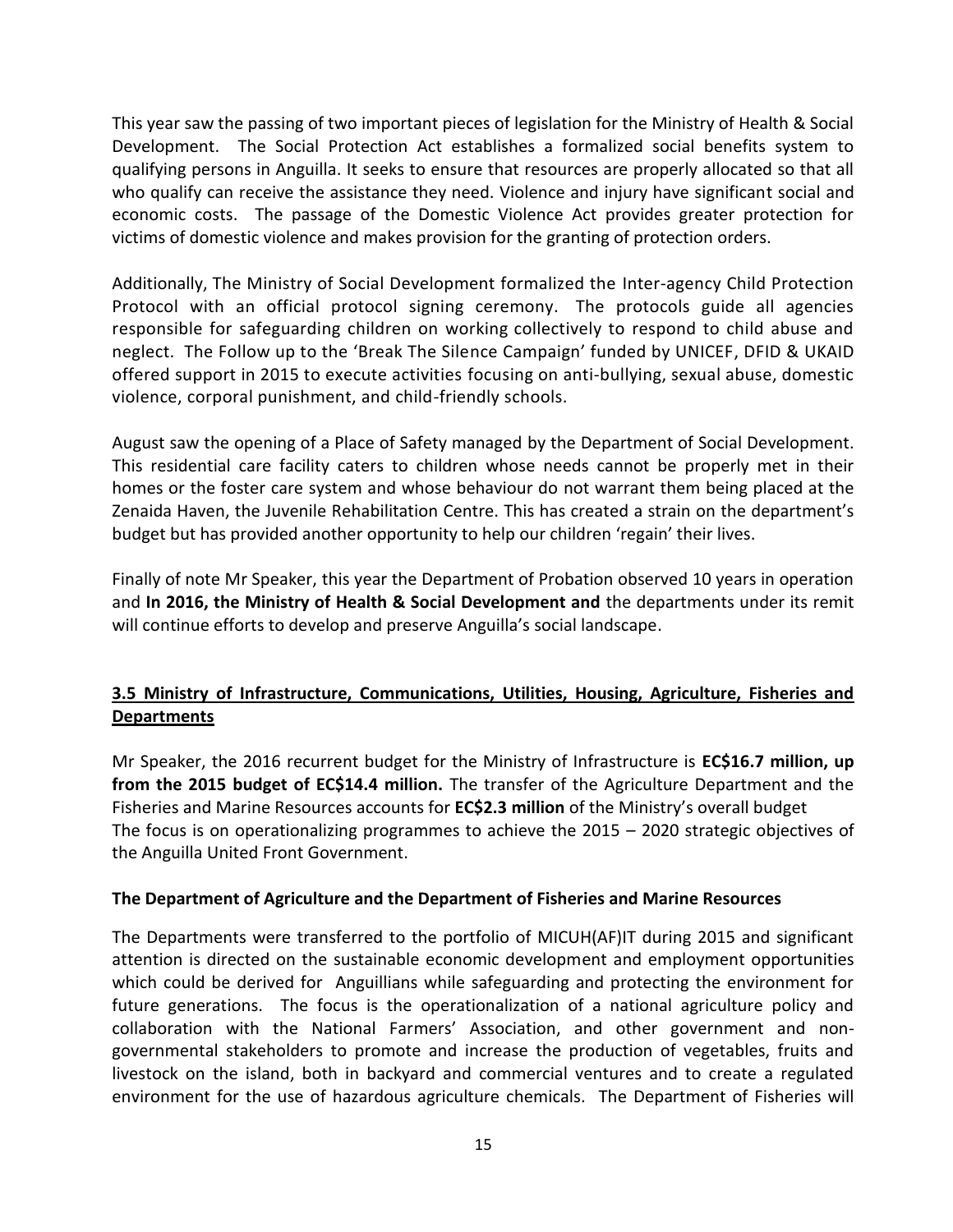continue to play its role in improving the sustainable use of Anguilla's fishing and marine resources while advancing the economic and financial opportunities in Anguilla's Exclusive Economic Zone (EEZ).

#### **The Anguilla Fire and Rescue Service**

The Anguilla Fire and Rescue Service will continue to focus on its core functions of aerodrome rescue and fire-fighting; domestic land search and rescue and fire-fighting; and protecting life and property while developing its institutional capacity in the area of fire safety, prevention and precaution and near shore maritime rescue and fire-fighting. Training and the construction of new facilities will continue along with work on the operationalization of the fire precaution and safety systems for public buildings. Similarly, the Maritime Unit will be strengthened so as to accelerate Anguilla's preparedness and compliance with international requirements.

#### **Energy Sector**

Mr Speaker, Energy and climate change are inextricably linked and this Government is now in a position to really advance our strategic objectives in this area during the course of 2016 so as to bring about real energy transformation. The Anguilla National Energy Committee will be reestablished to coordinate the various international and regional initiatives and ANGLEC will be a true partner in the new energy dispensation. The Public Utilities Commission will be the regulator for the electricity sector.

One of the short terms goals of this Government was to ensure that the public water supply meets the needs of Anguillian public. This has been achieved in a relatively short time. The second part of our objective for the water sector is to ensure that the operations of the Water Corporations are financial viable, economical sustainable and conducted to international corporate governance standards. In fact the MICUHAFIT and the MFEDICTLP are partnering in the development of a corporate governance framework for the statutory bodies of the Government of Anguilla.

#### **DITES & Telecommunications**

Mr Speaker, the Government of Anguilla will push for the modernisation of the Government of Anguilla through digital government and this will entail, at the national level, the implementation of e-commerce legislation and the continued advancement of the telecommunication and broadcasting capacity to developed world standards. The Department of Information Technology and e-Government Services will continue with the modernisation of the Governments network infrastructure and also exploring a strategy to maximise the sharing of data and information across government departments and ministries.

#### **Transportation, Air, Sea and Ground**

Mr Speaker, the Government of Anguilla through the Anguilla Air and Sea Ports Authority and the Anguilla Tourist Board have been making progress with the reintroduction of the night ferry and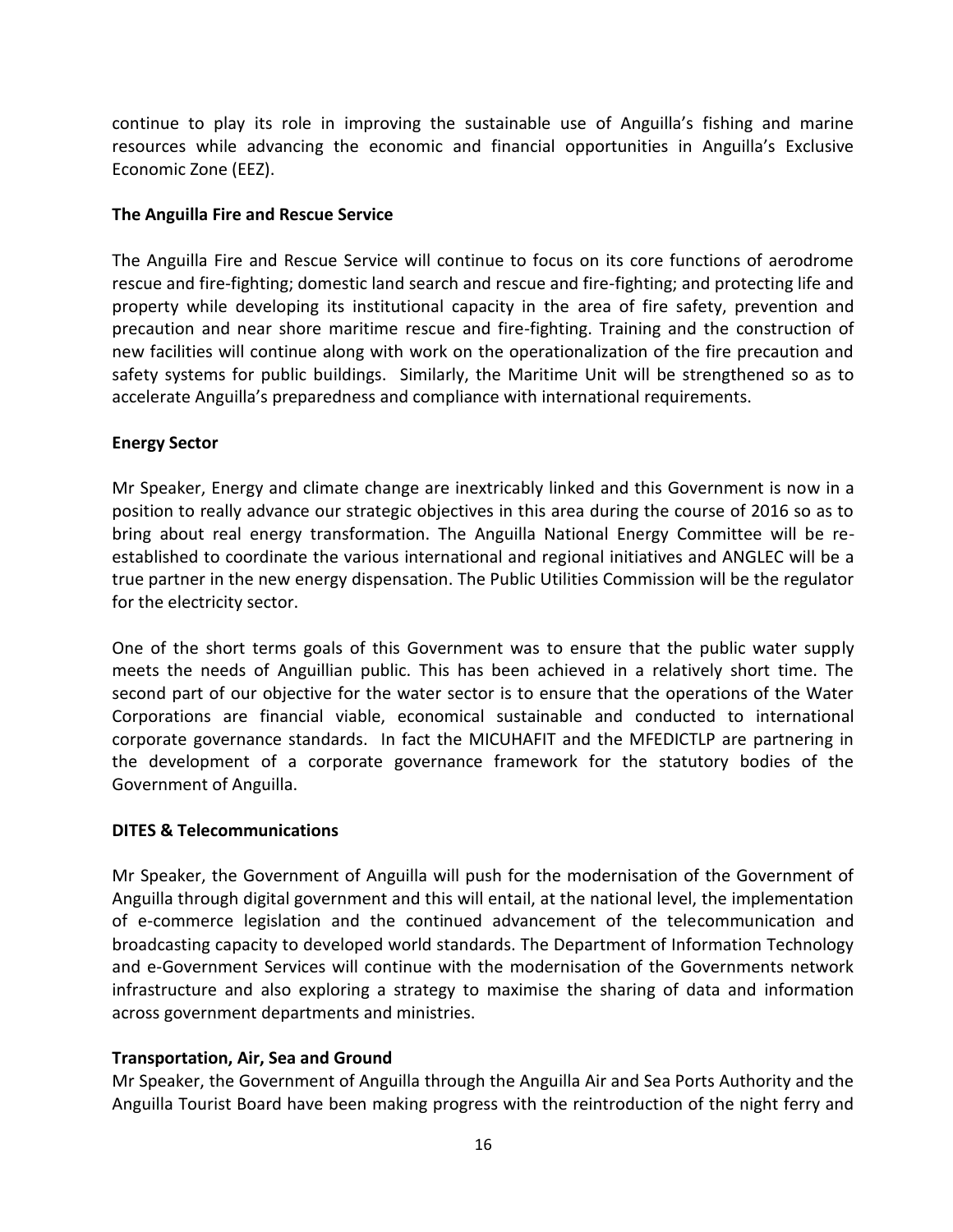they are actively engaged in expanding air access opportunities for Anguilla. The Government of Anguilla will take advantage of the offer from the UKG to assist with the technical aspects of the development of the Airport and the repair of the Road Bay jetty remains paramount for 2016

**Roads:** The Roads Section continues its focus on road safety by highlighting a number of sections of line marking on the primary road network. Routine and periodic road maintenance activities were executed throughout the year and work continued on a number of CCRIF-financed projects that resulted from impacts due to the passage of Hurricane Gonzalo. A project to put in place a critical road access linkage of the Sandy Ground village from Back Street commenced with the initial clearing of the route. The preconstruction phase including the detailed designs and land acquisition is presently ongoing.

**Buildings**: Technical assistance has been provided throughout the year, to various procurement authorities (Departments and Ministries) in the implementation of a number of building projects. The post of Facilities Manager was filled in September 2015 and as a result MICUH will be better able to address the unsystematic nature of building and facilities maintenance of the Government of Anguilla.

**Vehicles:** The Government's fleet of vehicles continues to deplete as a result of the age and poor condition of the vehicles. A . There is an urgent need to implement the recommendations of the Vehicle Replacement Strategy that form part of the Vehicle Usage Policy. The proposed acquisition of additional fit for purpose vehicles will enable Government departments to execute their programmes in a more effective and efficient manner.

--

Mister Speaker in sum, I now restate that Recurrent Expenditure for 2016 is budgeted at **EC\$202.3 million** and I now turn my attention over to recurrent revenue.

## **4. RECURRENT REVENUE 2016**

Mr Speaker, the revenue estimate for 2016 is **EC\$219.87** million, which represents a **12.67%** increase over the 2015 estimate of EC\$195.145 million. This projection is based on a combination of new tax measures, a more robust approach to collections, and modest economic growth expectations of 3% to 5%.

The new tax measures for 2016 are as follows:

- 1. Increase in Anglec Licence by 150% EC\$750k
- 2. Implement Anglec Gross Rev Tax of 0.65% on EC\$520k
- 3. Implement Petroleum Licence (bulk importers) EC\$1.5m
- 4. Implement Petroleum Gross Rev Tax of 0.85%– EC\$760k
- 5. Increase in Land Registry Fees by 100%– EC\$568k
- 6. Increase in Driver Licence by 25%– EC\$2.4m
- 7. Increase in Vehicle Licences by 25% EC\$8.8m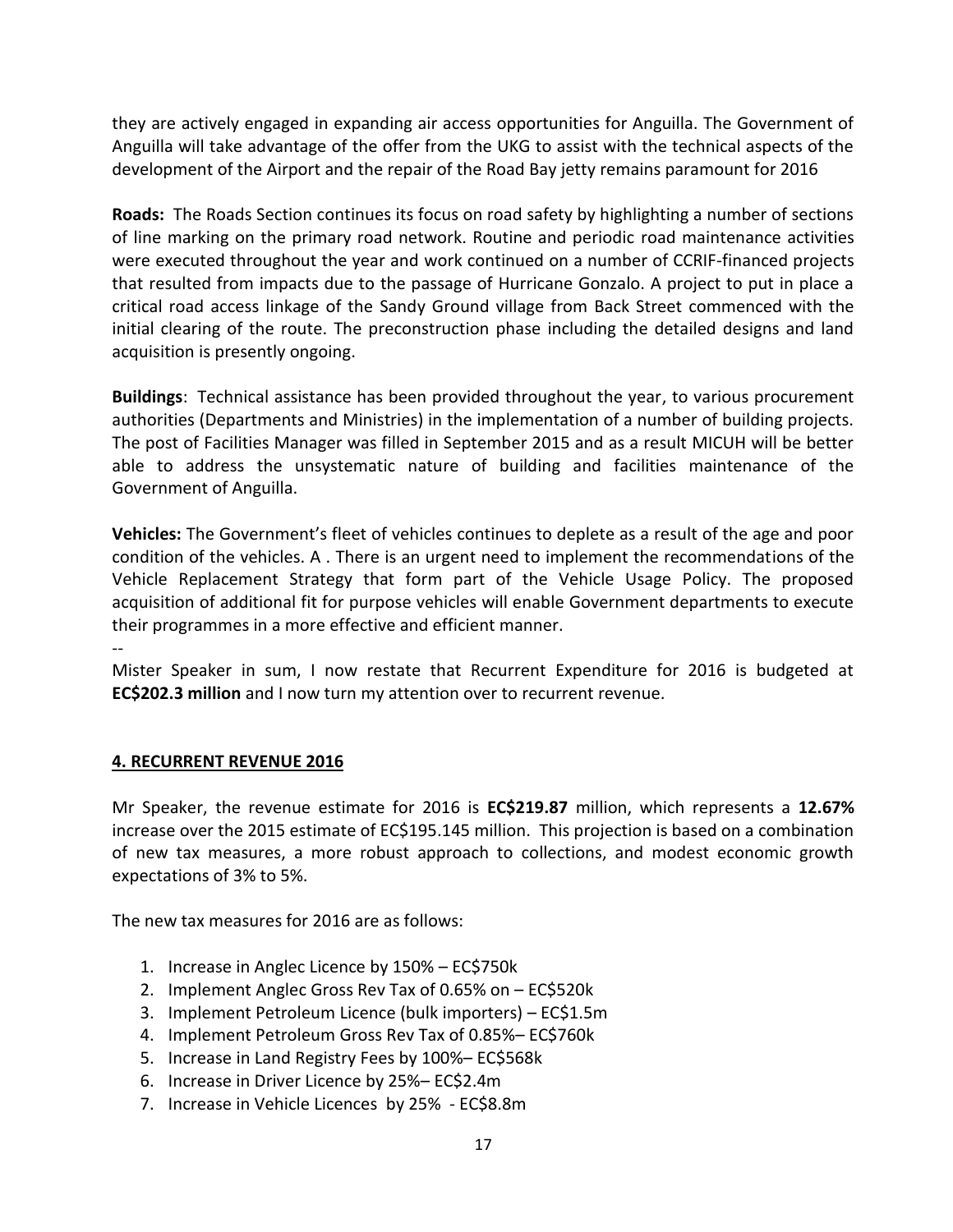- 8. Increase Cruise Permits by 50% EC\$1.2m
- 9. Increase Marketing Levy from \$1 to \$3 per night per person EC\$3.5m
- 10. Implementation of a Training Levy at 10% of the work permit fee EC\$486k
- 11. Increase Communication Levy from 10% to 15% EC\$5.09 m

In addition to the tax measures mentioned above, the yield from the property tax is expected to improve significantly based on the updated property tax register.

Mr Speaker, the following presents a summary of the revenue composition in 2016:

**30.7%** of total recurrent revenue is projected to come from Duties and is estimated to total **EC\$67.57** million. Another significant contributor to revenue is taxes on domestic goods and services, accounting for some **24.58%** of revenue or **EC\$54.04 million**. Of that total, Accommodation Tax accounts for **EC\$21.3 million**, and Stamp Duty, **EC\$12 million**. The Interim Stabilization Levy will remain in its current form and is expected to generate some **EC\$13.9 million**. Tax on property is estimated at **EC\$10.07** million, which represents a modest **4.58%** of recurrent revenues. Taxes on International Trade and Transactions continue to be a major source of revenue and in 2016, anticipated collections are **EC\$20.4** million or 9.3% of recurrent revenues.

Non-tax revenues account for some **EC\$33.22** million or 15.11% of revenue of which fees, fines, and permits account for **EC\$23.67** million.

Mr Speaker again, there has been much speculation in recent weeks about the measures which will form the 2016 Revenue Budget. The speculation can now come to an end. With all the challenges facing Anguilla (the need to finance the resolution of NBA and CCB, the need to finance our recurrent expenditure needs in Health, Education and other areas of Social Development, the need to finance investment in our social and economic infrastructure (schools, health and sports facilities, ports and roads) we have a choice to make. **We either define the times or we allow the times to define us**. I would suggest that the former is the better choice to make. It involves sacrifices to be made, but in the long-run we as a People will be better off for it. Indeed real leadership often involves taking decisions which while they may not be popular they are for the greater good.

Mr Speaker there has been a number of studies over the years which have pointed to the need for Anguilla to have a diversified and streamlined tax base. These include the Oxford Policy Management Revenue Study of 2010 and the Ghandi – Wiggins Study of 2011. This AUF Administration has decided to step up to the plate and tackle the long-overdue need for comprehensive Fiscal Reform. Our initiative in Property Tax Reform in 2016 is just the start of the process. In 2017 we will transition the ISL into a Social Development Levy to fund a National Health Fund system and interventions in Education. With the introduction of the NHF the finances of the Health System will be put on a sustainable basis and Anguillians can begin to enjoy a high quality standard of medical care. Mr Speaker in 2017 we also plan to introduce a broad based Goods and Services Tax (GST) in conjunction with a reform of the Customs Duty System to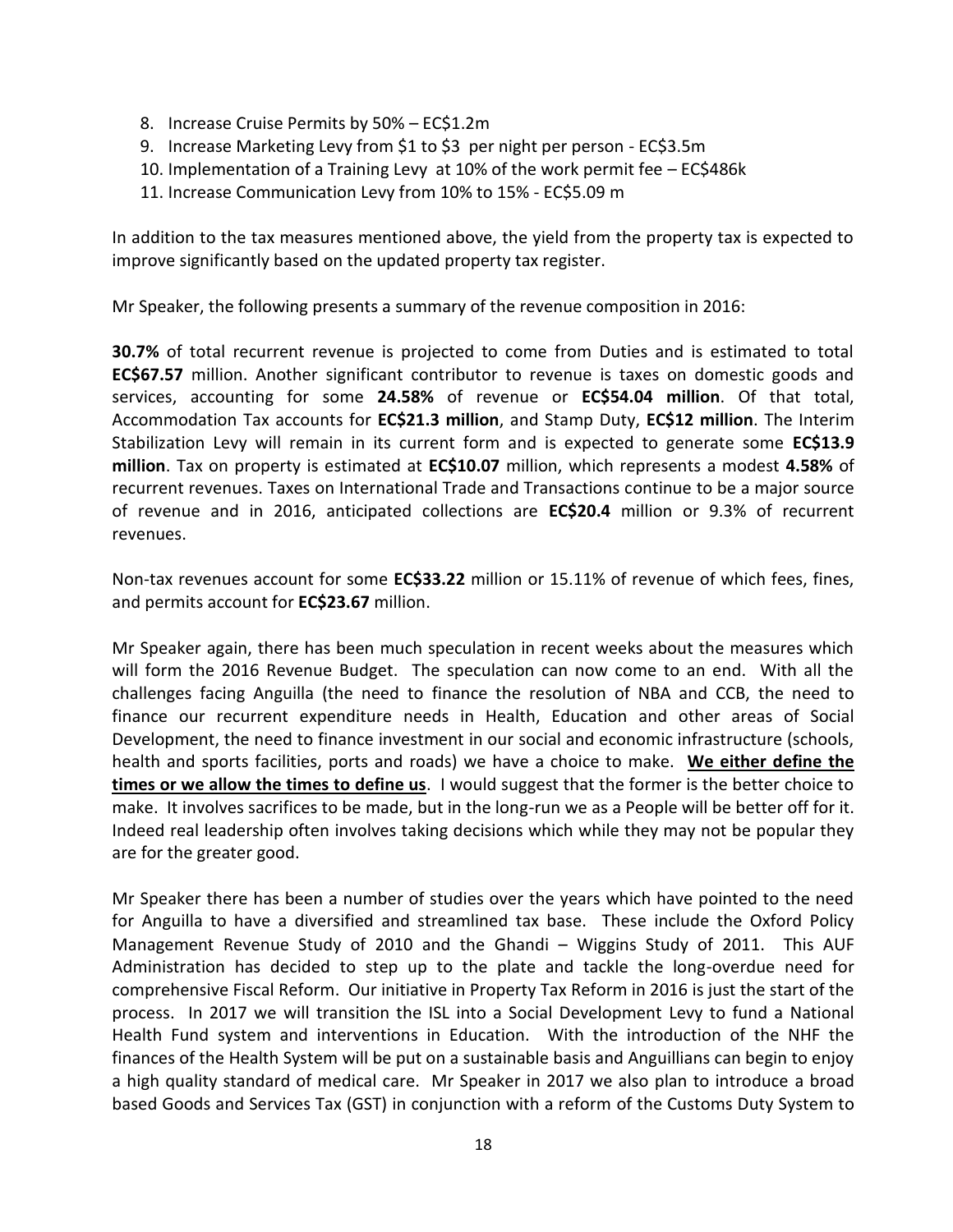a have a lower average rate of Customs Duty. This should help to increase the number of start ups of small and medium enterprises and the expansion of existing businesses. The strategic objective Mr Speaker is to provide a better environment in which businesses can flourish, therefore creating employment, which in turn increases aggregate demand and Government revenue and therefore enables Government to provide the goods and services demanded by the populace (Education, Health, Sanitation, Policing, etc) – that is, to create a virtuous cycle.

Mr Speaker, in addition to the measures mentioned above, over the medium term this Administration intends to implement a number of initiatives which will generate significant revenues to drive the transformation of the Anguillian economy. As mentioned earlier, these will include a Fisheries Licencing Regime to harness the resources present in Anguilla's Extended Fisheries Zone (EFZ), a Permanent Residency for Investment Regime, and an Aircraft and Ships Registry. With the revenues to be derived from these initiatives it is the intention to reduce and / or eliminate some of the stop-gap and ad hoc measures which have been introduced over the years (e.g. the Customs Surcharge which was increased by the previous Administration to 6 per cent). To reiterate the strategic objective is to have in place a diversified and streamlined tax system, that is business friendly and socially equitable and will position Anguilla as the Number 1 Place in the Caribbean to do business and for persons to reside.

Mr Speaker, as I said **"we have to define the times and not allow the times to define us"**. We have to end this cycle of "stop –  $go - stop - go$ " development which has been the characteristic of Anguilla's progress since separation from the tri-State of St. Kitts – Nevis – Anguilla in 1980. Indeed with the 50<sup>th</sup> Anniversary of the Anguilla Revolution around the corner if we are to be true to the legacy of the heros and heroines of the Revolution we have to end this period of "arrested development" and unleash the potential of Anguilla so that current and future generations can live "Strong, Proud and Free".

## **5. CAPITAL BUDGET 2016**

Mr Speaker, the proposed Capital Budget for 2016 is EC\$26,547,800 and the anticipated sources of funds include the remainder of the UKG grant funds that will finance the Telecommunication Tower Replacement and the Fire Station and Air Traffic Control Tower Development; and, the remaining Loan and Grant from the Caribbean Development Bank for the on-going development of the Anguilla Community College. The balance of the Caribbean Catastrophic Risk Insurance Facility (CCRIF) funds will continue to finance recovery and mitigation projects such as the operationalization of the National Emergency Operations Centre and ensuring that existing backup power and communications systems are reliable and in usable condition.

Provision has been made to support the most crucial equipment needs of the Health Authority of Anguilla. Every effort is made to supplement this with requests to various corporate agencies for grant support. Mr Speaker, having heard the most recent statistics on the prevalence of CNCDs in our island, it is quite alarming and all efforts must be made to support our people's own individual efforts to live and promote healthy lifestyles in a bid to arrest this trend. The Pan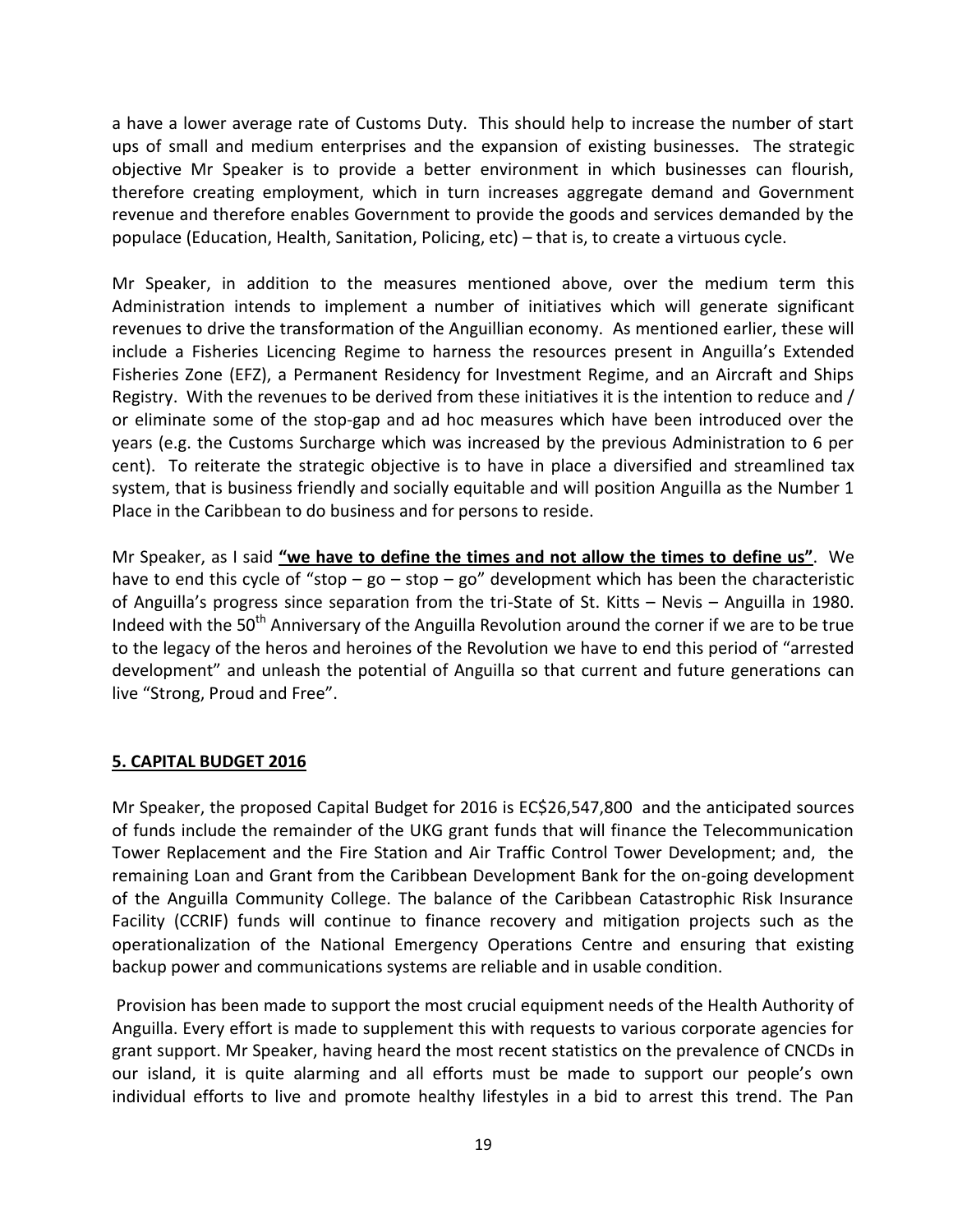American Health Organisation (PAHO) have committed to providing counterpart financing to support the important implementation of a STEPS survey that measures the main risk factors that cause chronic non communicable diseases (CNCDs). This will enable development of better targeted programmes and interventions to address CNCDs.

The remaining projects in the 2016 Capital Budget are a mix that focuses on development and replacement of government's assets, fisheries development, efficient energy practices, further developing our tourism product, and an evidenced based vision and plan for our country. Two projects worthy of specific mention are the continued development of the Valley Primary School and the Albena Lake Hodge Comprehensive School Masterplanning and development. Advancement of the Education sector continues to be given a high priority as seen by the EDF 11 Programme scheduled to support the implementation of Anguilla's Education Development Plan, 2015 to 2020. Approximately EC\$41m (14m Euro) has been allocated to Anguilla for the 11th EDF period, 2015 – 2020. It is anticipated that these funds will finance the remaining projects in the 2016 Capital Budget.

Mr Speaker, fiscal prudence continues in the face of on-going financial challenges which often mean a combination of restrictions on spending and phased project implementation. However, this approach must be mirrored with the reality that there are vital areas of development that must be addressed, some projects that have to be implemented. A case in point is the rehabilitation of the Road Bay Jetty, which has become one of the most crucial projects in our Capital Budget. Mr Speaker, capital investment is imperative, the need to economise cannot continue to be at the expense of our health, our education, our safety and our progress as a nation.

Mr Speaker, as always, we extend our gratitude to all our development partners and look forward to a continued dynamic and fruitful working relationship.

## **6. CAPITAL REVENUE 2016**

Capital Revenue for 2016 is estimated at **EC\$32.2m** and comprises the following: Approximately EC\$12m of EDF funds are anticipated for disbursement in 2016 and these funds will finance projects in the 2016 Capital to the amount of EC\$8.4m. A grant request to the UK of EC\$4m to finance the rehabilitation of Road Bay Jetty is pending. The sale of ANGLEC shares is expected to net EC\$16.2m. The intention is to use these funds to make an initial contribution to a **Sinking Fund** which will be created to meet the repay the debt that will be incurred to resolve the two troubled banks.

#### **7. CONCLUSION**

Mr Speaker,

The Staff in the Ministry of Finance as well as the Permanent Secretaries and Heads of Departments in the various Ministries work extremely hard during the preparation of the Annual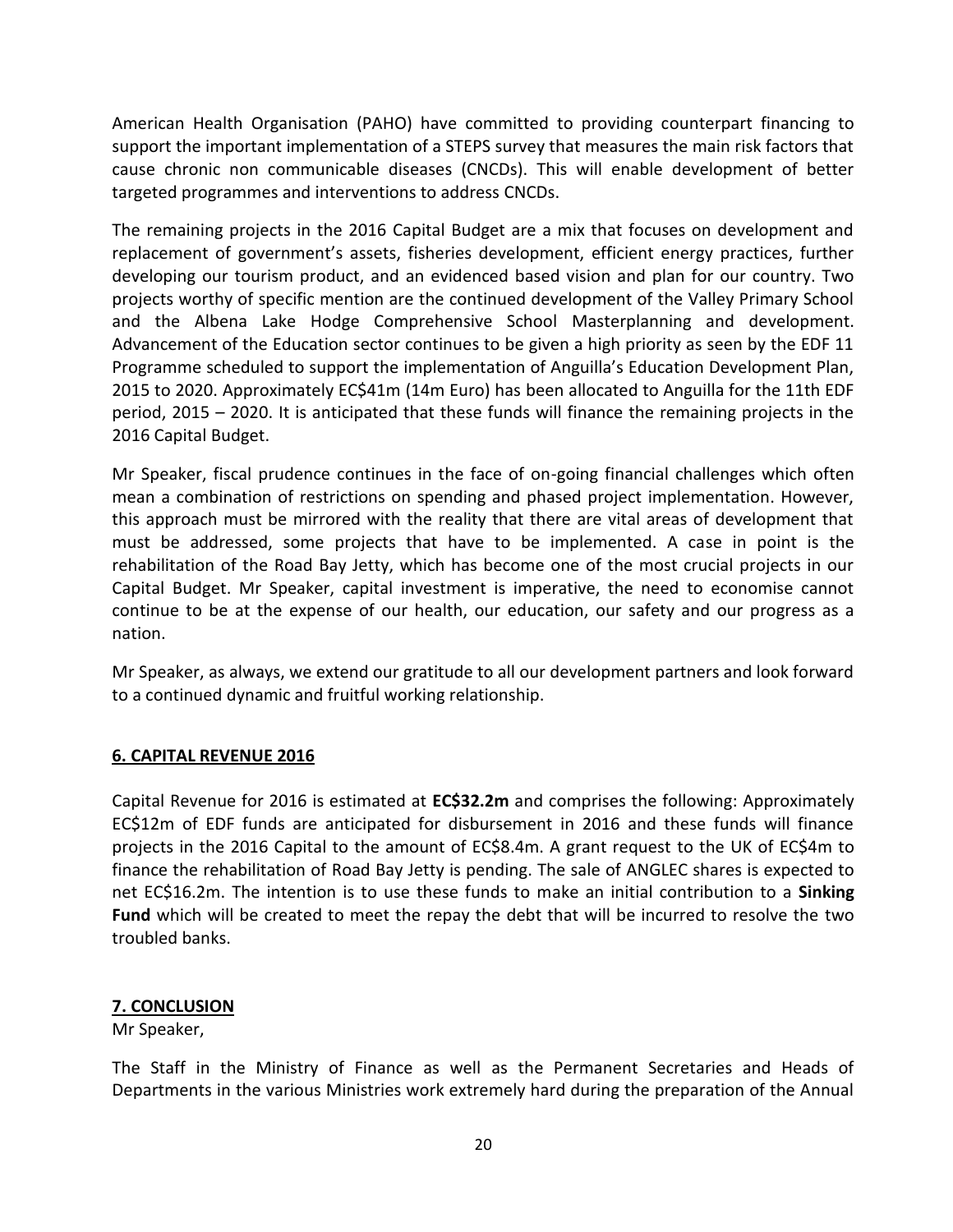Budgetary Estimates. Let me now take this opportunity to commend them for the brilliant job they are doing with us as with past administrations. And let me state openly and candidly that we will not *"throw you under the bus"* simply to avoid the blame for taking decisive action.

Yours is an exercise that begins in late July and August and is continually revised, updated and tweaked up until this very important day. The term "estimates" is definitive. It is not an exact science to begin with and moreover the process is further subjected to the vagaries of the external environment. This is especially so in small island states with open and vulnerable economies like Anguilla. We must therefore be continually redefining ourselves and adjusting our strategies to manage the conditions and the circumstances that we face.

These conditions and circumstances are seldom ever of our making --- whether it is the global recession; the rising cost of energy; climate change; terrorism; harmful tax initiatives; sea level rising or global warming. What remains constant is that nothing comes without a cost and very often we have to make sacrifices for the damage done by others. Many of the issues we are faced with today require that they be managed in an atmosphere of calm and responsibility. Any other approach will not be helpful to the cause of effective resolution.

Over the last weeks, Mr. Speaker, many of our detractors have been telling the people of Anguilla what they don't want and why they should protest. However, we are not hearing any reasoned solutions being put forward on how to deal with the challenges or how they will be financed. All we hear about are scare tactics and calls to civil disobedience, as if this is their approach to good governance.

Mr Speaker, it is clear that the last five years did not offer up a viable response to fixing the underlying economy on a sustainable basis. There can be no viable adjustment program that does not provide for some form of investment in the public and private sectors to stimulate and sustain growth, restore employment and incomes. Simply balancing the budget can be a cosmetic exercise when it comes to national development. The Government's balance sheet may look handsome but the wider economy will not show any positive effects for an extended period of time, without a robust growth strategy in addition to a fiscal rebalancing and stabilization strategy.

Our Government, Mr. Speaker, has pledged to fix our indigenous banking industry, maintain fiscal stability and budgetary balance and at the same time aggressively promote and pursue the revival of the economy and a return to robust and steady growth and the expansion of access to improved social services. And to do so we are prepared to take the tough decisions to make positive things happen for all the people.

The period ahead calls for responsible leadership that looks to the longer term well-being of the economy rather than the expediency of political or social advantage. Dialogue is indeed essential in the process of democratic governance. But it must never deteriorate to the level of bullying and boisterousness. It is becoming apparent that in Anguilla today the end game is more personal than national.